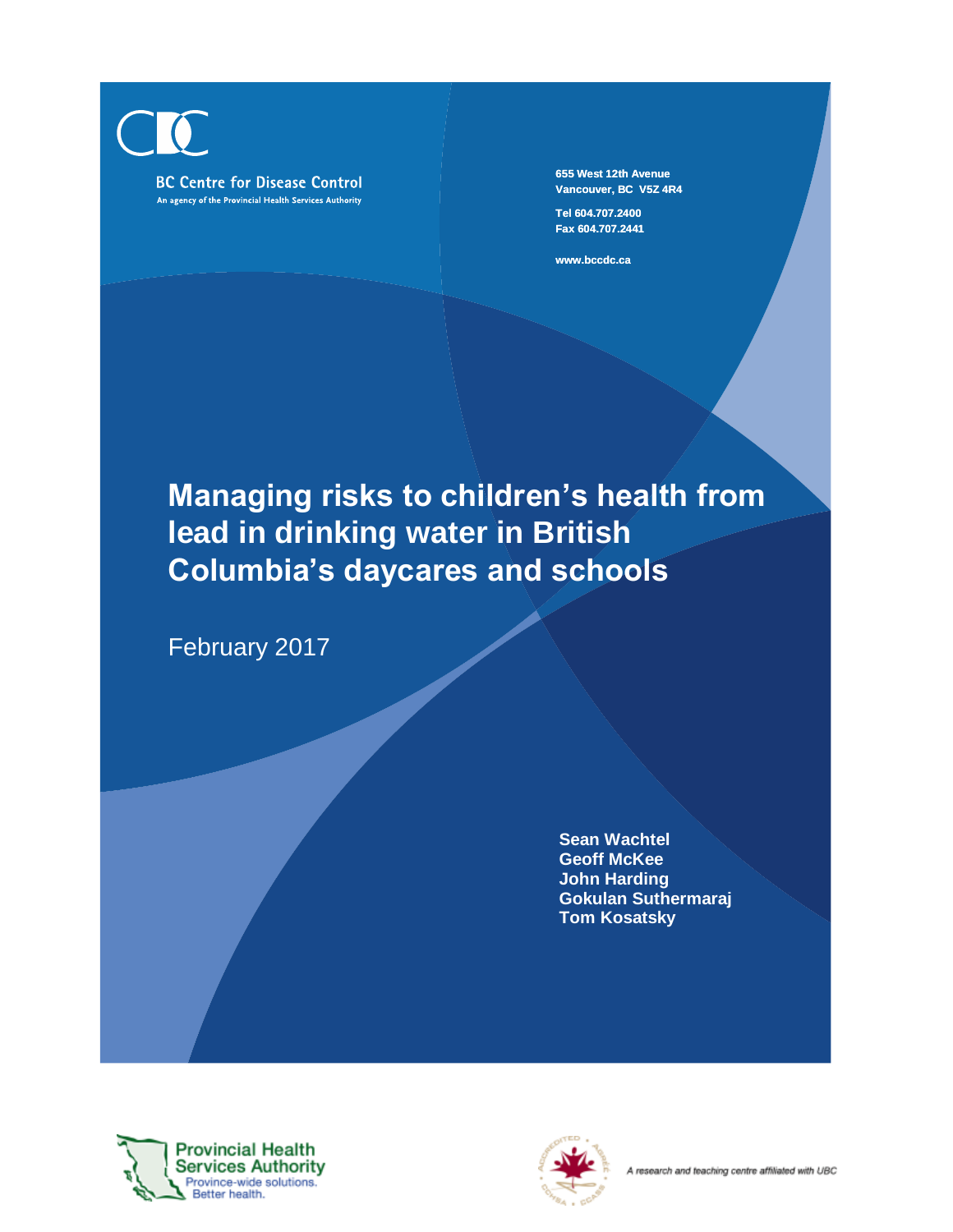# **Table of Contents**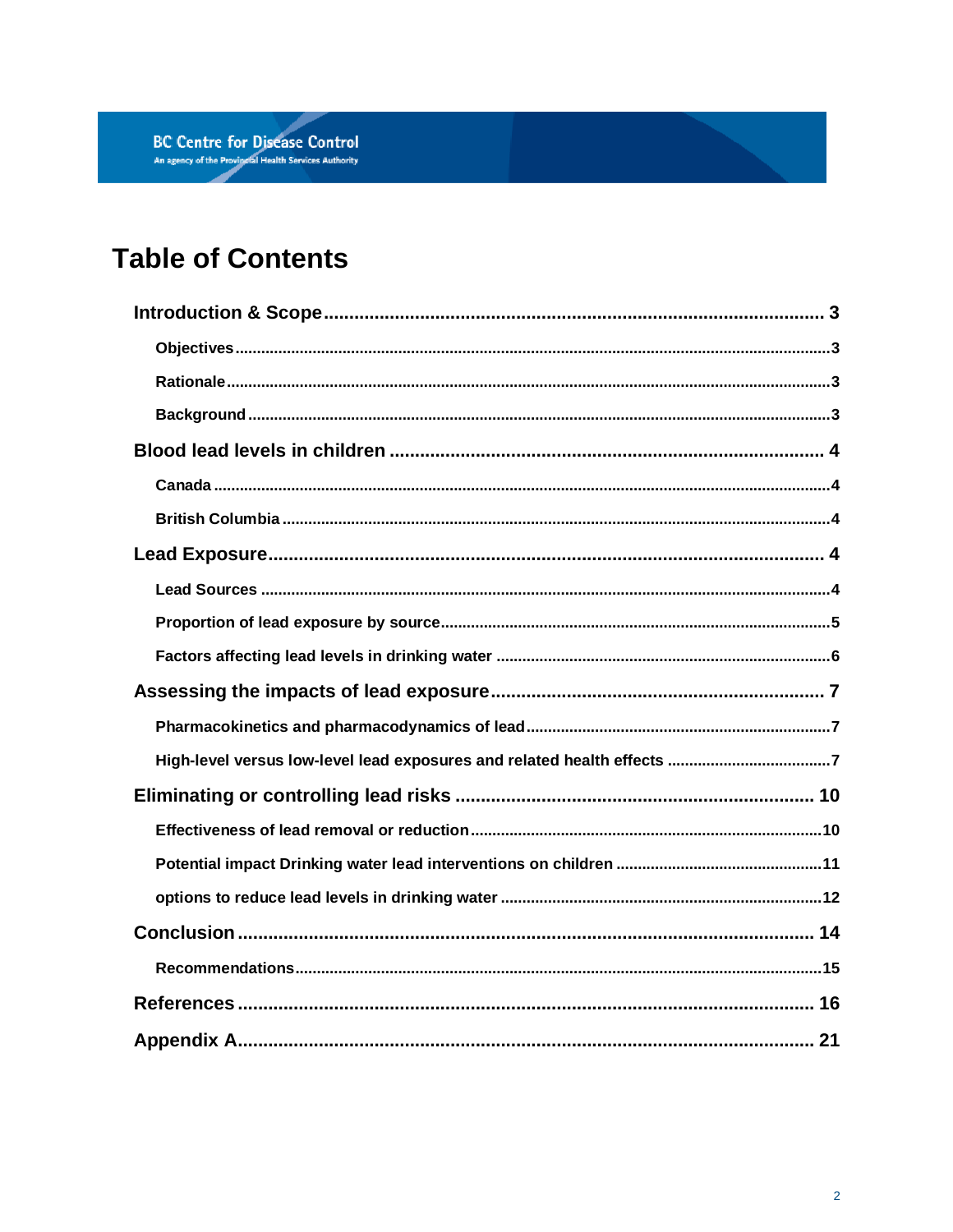#### **Introduction & Scope**

#### **OBJECTIVES**

- To identify the extent to which exposure to lead in the drinking water of British Columbia's daycares and schools adversely impacts the health of children.
- To assess the need for and options available to reduce lead in daycare and school drinking water.

#### **RATIONALE**

There is little information available regarding the effects of lead exposure for children residing in British Columbia (BC) (1). A 2014 report described lead levels in schools in a northern BC community above the 10 parts per billion (or 10 µg/L) threshold in the Canadian drinking water guidelines (2). An investigation by public health officials was triggered in response to the death of salmon eggs in a school classroom aquarium in that community (2). Officials subsequently found elevated levels of lead in the drinking water of several other schools in the same community. The chemistry of the community's water supply and the presence of lead pipes and/or fixtures was deemed the common factor leading to elevated levels of lead in the schools tested. This event highlighted concerns for the presence of lead in school and daycare drinking water.

This report aims to determine whether BC should consider Ontario's environmental regulations and regularly monitor and remediate lead in school and daycare drinking water (3).

#### BACKGROUND

In Canada the main routes of lead exposure are through ingestion of food, dust, leadbased paint, soil and drinking water (2,4). Blood lead levels (BLL) in Canadians have decreased markedly over the last 30 years to a current BLL average of 1.1 µg/dL in adults and 0.68 µg/dL in children aged 3-19 years (5). Less than 1% of Canadians now have BLL greater than 10 µg/dL (the current federal and provincial blood lead intervention level). This is mainly a result of restricted lead use in paint, gasoline, food cans and plumbing since the 1970s (1,5). However, despite the general decline of blood lead levels by 70% in Canada since 1978, elevated blood lead levels are still found in some BC residents (1).

Although the average daily consumption of lead from drinking water is low (7.2 µg in adults and 2.9 µg in children), some communities still experience higher levels of lead in drinking water (6). To date, plumbing systems in many areas across Canada still contain lead service lines or lead solder, which can contaminate household, residential and school water distribution systems (4). Therefore, despite lead being phased out from most environmental sources, it can still be present at low levels in tap water (7).

While blood lead levels have decreased over the past 20-30 years, the American Academy of Pediatrics (AAP) recently stated that blood lead levels below 5 µg/dL are strongly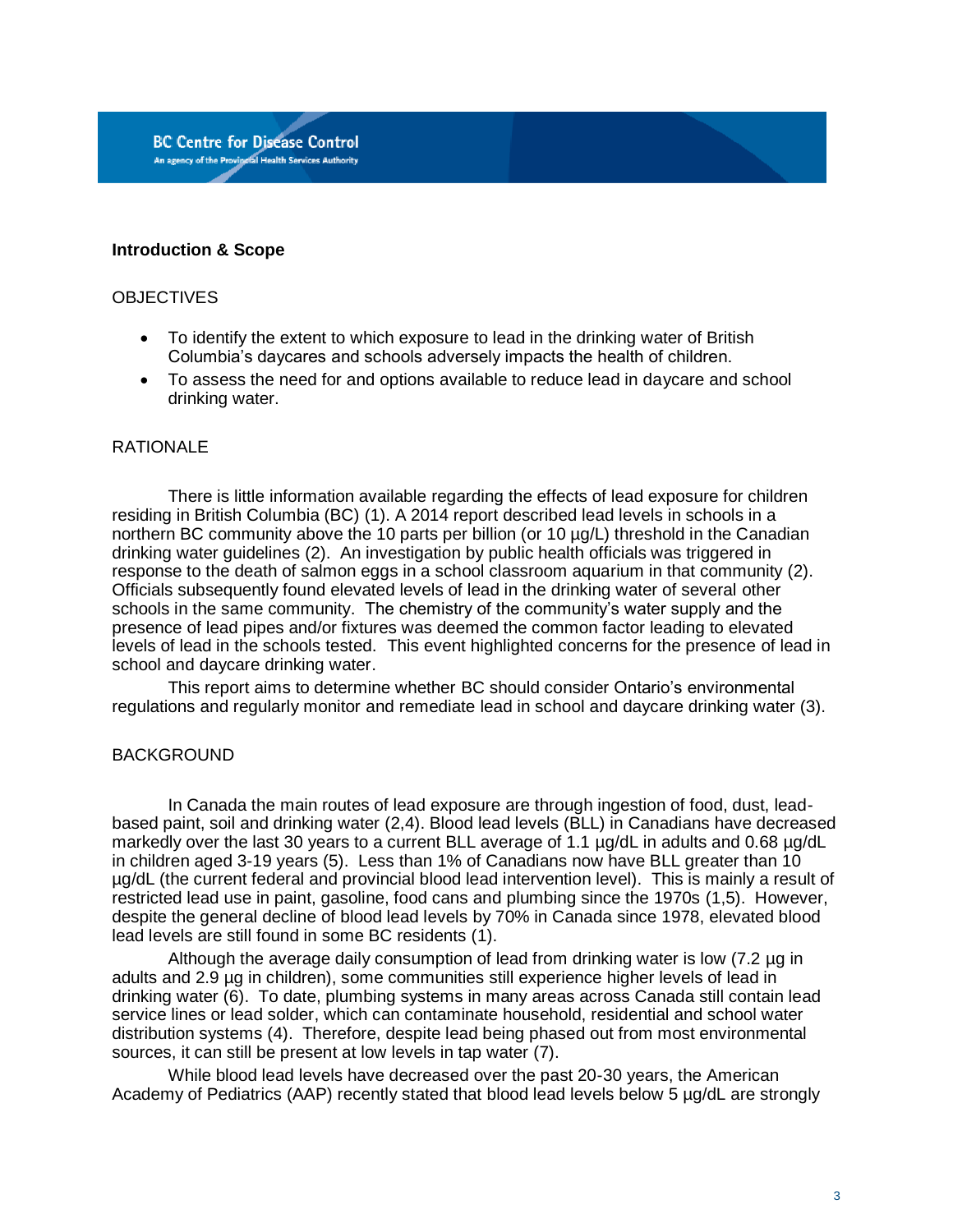associated with adverse neurodevelopmental effects in terms of attention, problem behaviours, academic performance and intellectual deficits (7). Infants and young children are particularly susceptible to the presence of lead in their environment because of increased gastrointestinal absorption, hand-to-mouth behaviors, consumption of dust, and less effective renal excretion compared to adults (4,8). Further research is needed to investigate the sources and impacts of lead exposure in children and to better understand the most effective methods to control lead risks at the provincial, municipal and school district levels.

#### **Blood lead levels in children**

#### CANADA

Over the last few decades, blood lead levels in Canada have fallen dramatically due to regulations that greatly reduced lead levels in common environmental exposures such as paint, gasoline, and solder in food cans (1). According to the 2012/2013 Canadian Health Measures Survey (CHMS), the average concentration of blood lead in Canadians was 1.1 µg/dL (5). BLL were higher among males (1.2 µg/dL) than females (0.97 µg/dL). Importantly, BLL in youth tended to be lower than adults, with an average of 0.68 µg/dL among those aged 3-19 years compared to 1.2 µg/dL in those aged 20-79 years.

#### BRITISH COLUMBIA

There is little available information on lead exposure among residents of BC. The CHMS, although based on a cross-country sample, is only reported out on a country-wide basis. A 2014 report from the British Columbia Centre for Disease Control (BCCDC) gathered provincial data on blood lead analyses, associated hospitalisations, Drug and Poison Information Centre (DPIC) calls, as well as lead-related physician visits (1). Unlike the CHMS data, which is collected from the general population, blood lead analyses used for this provincial report were gathered from cases where lead exposure was a possible concern, and, as such, cannot be considered representative of the BC as a whole. Regardless, younger children (under age 5) were over-represented among those tested for blood lead. Approximately 96% of the 512 children tested in this age group demonstrated a blood lead concentration below 5 µg/dL (2009- 10 data) (1). Older children (age 6-18) were found to have the lowest blood lead concentrations of all demographic groups, with 99.2% of the 946 children tested having a BLL below 5 µg/dL.

#### **Lead Exposure**

#### LEAD SOURCES

While clinical presentations of lead toxicity are now rare due to the reductions in environmental exposures, current blood lead levels remain well above those of the pre-industrial era (9,10). The American Academy of Pediatrics (AAP) recently published a policy statement identifying the most common sources of lead exposure among U.S. children (7). These included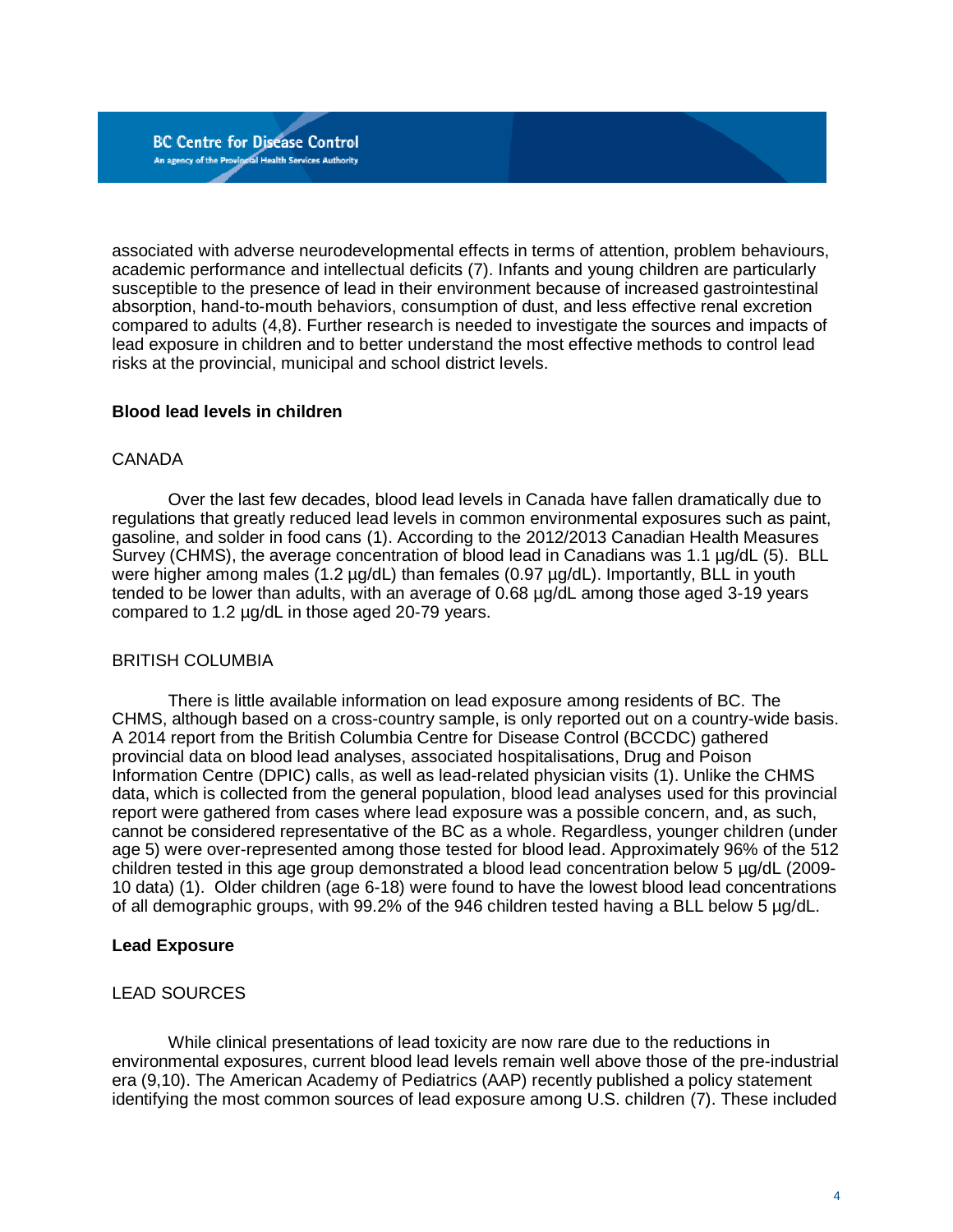house, toy and furniture paint from before 1978, as well as modern toys manufactured and painted overseas, lead bullets, fishing sinkers, plumbing & faucets, contaminated soil, hobbies involving soldering, batteries, pewter pitchers, ceramic dinnerware and exposure via parental occupation.

In the United States, increasing blood lead levels have been associated with lower socioeconomic status (11,12). In British Columbia, similar risk factors for lead exposure in young children have been identified, including being a member of a lower income family, living near contaminated industrial emissions and living in older homes or those with lead in the plumbing systems (1). Being exposed to lead-based materials in ceramics, stained glass, weights and ammunition, as well as eating lead game shot, also contribute to the aggregate risk for high blood lead levels in children.

#### PROPORTION OF LEAD EXPOSURE BY SOURCE

**BC Centre for Disease Control** An agency of the Provincial Health Services Authority

The degree to which each of these sources contribute to overall lead exposure varies depending on environmental and individual risk factors. Nonetheless, researchers have attempted to apportion the risk of major lead exposure sources.

Lead paint and dust have been identified as the leading contributor to blood lead levels in U.S. children, accounting for approximately 70% of childhood lead exposure (7,13–15). Drinking water was found to be the second largest exposure in the U.S. Children living in housing with water lead concentrations of greater than 5 parts per billion (> 5 µg/L) were found to have blood lead levels that were 20.4% (1.0 μg/dL) higher than children exposed to water lead levels below 5 parts per billion (5 µg/L ). From 2007 to 2010, approximately 2.6% of preschool children in the United States were found to have a blood lead concentration greater or equal to 5 µg/dL (≥50 ppb), representing approximately 535 000 US children between 1 and 5 years of age (7,14). Lead was a common component of water distribution systems in Canada prior to the creation of the National Plumbing Code in 1970 (16), upon which most provincial and territorial regulations are based. Lead in pipes was subsequently banned in 1975, followed by solder in 1986. Based on a water lead concentration of 4.8 µg/L and a consumption rate of 0.6 L/day, Health Canada estimated drinking water constitutes approximately 10% of total lead *exposure* in children aged 2 years (17). However, in communities with lead service lines and inadequate corrosion control, the contribution of lead in drinking water can increase dramatically (2,7,17). This was documented in a community in northern BC in 2014, as well as in the ongoing Flint, Michigan water crisis. In a case study of lead in the water if a northern BC school, increased lead content in drinking water was estimated to contribute up to 60% of secondary school students' daily lead exposure (2). Another study from Quebec found a 10-fold increase in the lead concentration in drinking water resulted in a 23% increase in the blood lead levels of children (18).

The importance of lead in school drinking water necessitates consideration of several factors, not least the amount of water that children drink at school. The relative use of different drinking water sources is also important, as drinking fountains may be associated with higher water lead concentrations (19). This depends on the plumbing layout and composition as well as the other factors, such as water temperature, stagnation, pH and water hardness. Based on data gleaned from the National Health and Nutrition Examination Survey (2009-2012), research suggests that American children have a high prevalence of inadequate hydration at school,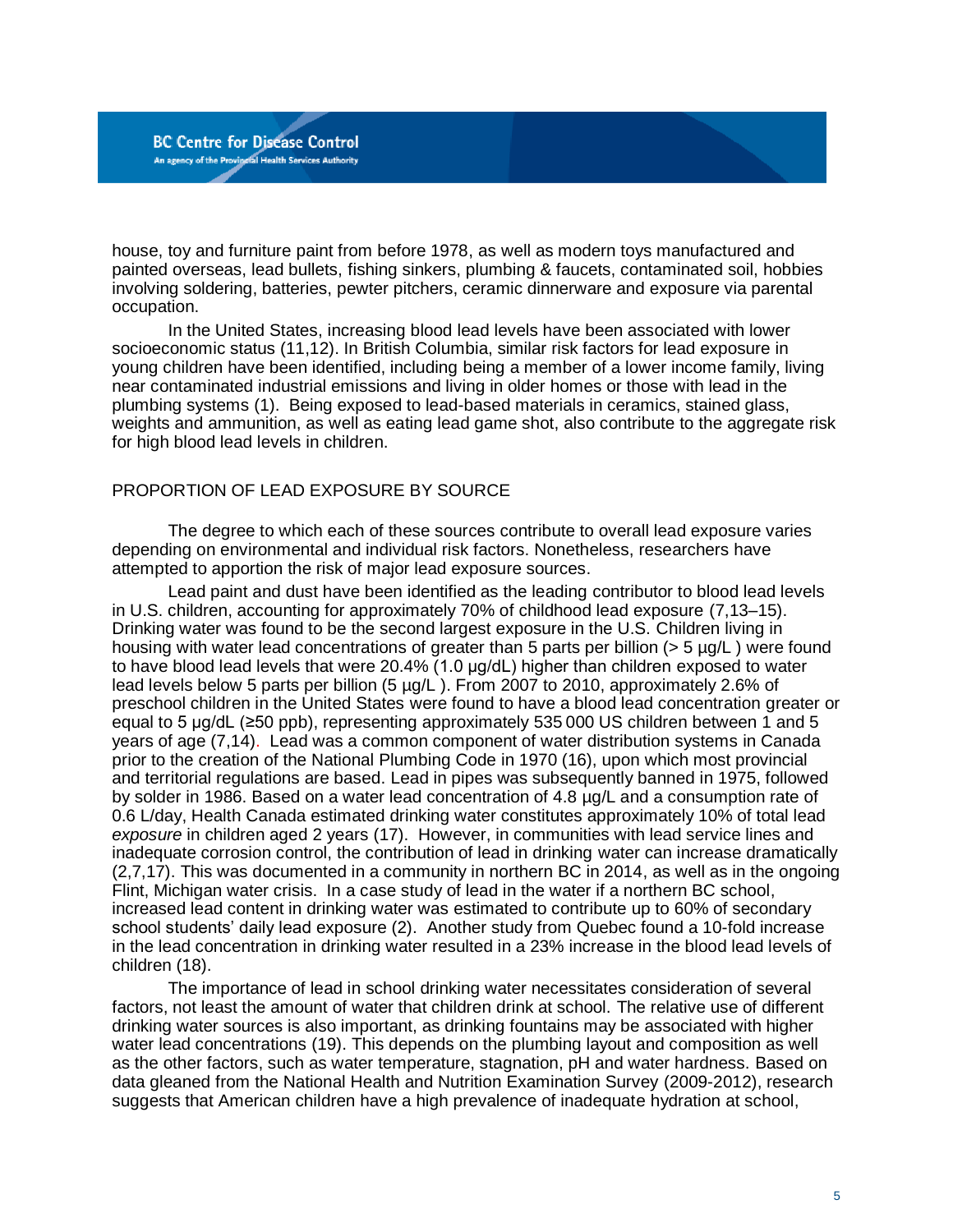particularly among older boys from ethnic minorities (20). Among these children, 54.5% meet the criteria for inadequate hydration. In response to these findings, subsequent campaigns have attempted to increase water consumption in schools. Research indicates that water is the most commonly consumed beverage at schools in both the US & Canada, particularly for those between 2 and 5 years of age (21). Children in this age group typically consume around 325 mL per day, which is considerably less than in other countries (22). One study from Seattle (23) suggested that school drinking water does not appreciably affect children's BLLs; however, the BLLs were higher than those typically found in BC children. In contrast, a study undertaken in Montreal found strong correlation between tap water lead levels and blood lead levels in children aged 1-5; however, the study was undertaken in homes where water appeared to make up a greater proportion of children's daily fluid intake (24).

In summary, the correlation between drinking water lead levels and blood lead levels is strong; however, the correlation between *school* drinking water lead levels and children's blood lead levels is less robust. This may be due to the relative amount of water consumed at school compared to total daily fluid consumption. Other factors, such as nutritional status, may also contribute to this discrepancy, particularly with respect to iron and calcium, as these deficiencies can lead to increased absorption of ingested lead.

#### FACTORS AFFECTING LEAD LEVELS IN DRINKING WATER

Many factors contribute to the total level of lead found in drinking water. As noted above, the sources of lead in drinking water are primarily related to various components of plumbing systems, mainly lead service lines, lead solder, brass fittings and faucets (7,8). Drinking water leaving treatment facilities has generally contains low levels of lead. In Canada, water leaving municipal treated facilities have average lead concentrations of less than 1 µg/L (25). Water delivery systems then carry drinking water from treatment facilities through municipal and private service lines. Those systems which pre-date modern lead regulations (pre-1990) have a greater probability of higher lead content and impose an increased risk to those consumers in terms of total lead ingestion from tap water (8,9).

Properties of water flowing through plumbing systems can exacerbate the leaching of lead from pipes and other lead containing infrastructure. Increased temperature, acidity or softness can facilitate lead leaching and result in elevated water lead levels. The solubility of lead containing corrosion by-products is inversely proportional to the pH of the water, leading to lower levels of lead at the tap for higher pH levels (26). Water low in dissolved metals, such as calcium and magnesium (i.e. soft), tends to be more corrosive than water with higher metal concentrations (8). In addition, the solubility of lead is reduced at relatively low alkalinity (30–50 mg/L as calcium carbonate) (26).

The flow of water can also affect lead levels, increasing under high-flow or stagnant conditions (17,27). In addition, turbulent, as opposed to laminar, flow of water through pipes has been shown to increase lead content, likely due to the dislodging of lead particles (28).

Other characteristics of plumbing systems, such as the presence of lead solder joins between copper pipes, can also influence lead leaching. Research has demonstrated that, under stagnant conditions, corrosive microenvironments can form around the interfaces of lead solder and copper pipes, leading to increased concentrations of soluble lead (29).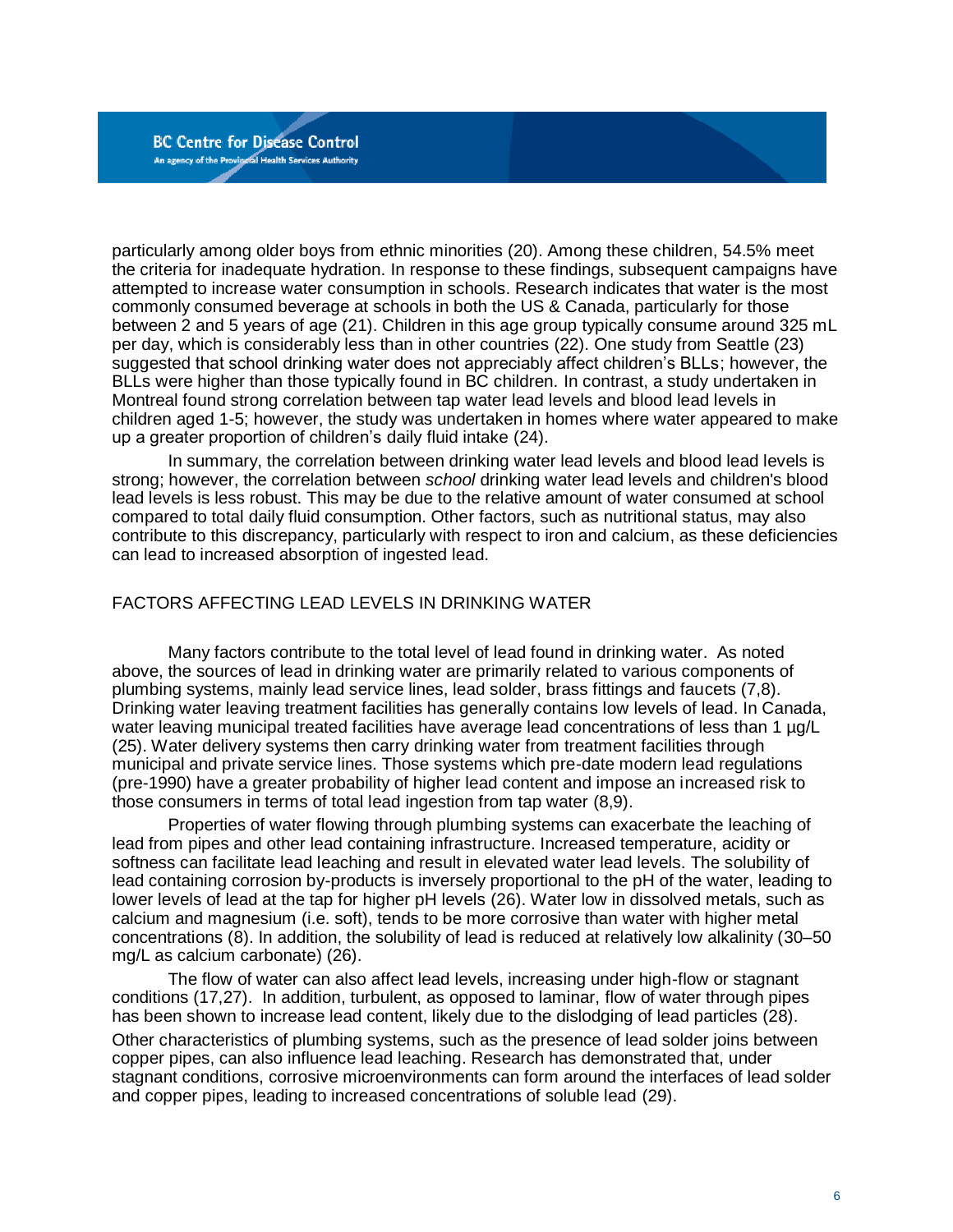The use of disinfectants in water treatment systems has also been shown to have an effect on lead levels. Edwards *et al.* (30) noted that a change of disinfectant in Washington, D.C. from chlorine to chloramine resulted in an increase in lead leaching and subsequently elevated blood lead levels in children. The effect of chloramine on lead leaching was also documented in North Carolina, with the greatest increases in BLL seen in children who resided in residences with older plumbing systems (31).

#### **Assessing the impacts of lead exposure**

The harmful effects of high blood lead levels have been extensively documented. While regulation has markedly reduced high level exposure to lead, exposure at levels formerly considered not to be hazardous continues to be a concern. This is supported by evidence of subclinical health impacts from low-level lead exposure, suggesting that lead is a no-threshold toxin (7,32). Identifying populations at the greatest risk of lead exposure and related health impacts will help establish priorities for exposure reduction.

#### PHARMACOKINETICS AND PHARMACODYNAMICS OF LEAD

Lead exposure typically occurs via inhalation or ingestion of lead containing particles or substances (33). Absorption of lead via the inhalational route of exposure occurs predominantly in the lower respiratory tract, whereas ingested lead is absorbed in the duodenum. The rate of lead absorption is affected by many factors. Dietary intake of calcium, phosphorus, zinc and iron has been found to decrease the rate of lead absorption. An inverse relationship between ascorbic acid (vitamin C) intake and elevated blood lead levels has also been demonstrated (34). In contrast, fasting, as well as intake of saturated fats, can increase absorption of lead (8,33). The ability to absorb lead can also differ depending on age. Children can absorb up to 53% of ingested lead compared to 10% in adults (6).

Lead distributes widely to multiple tissues in the body, including blood, bone, liver, kidney, lungs and brain; however, bone represents the main repository. The distribution of lead in the body also differs depending on age. In adults, 90% of lead is found in bone, whereas in children, 70% of lead is found in bone with the rest circulating in the blood stream or accumulating in other tissues (33).

Elevated blood lead concentrations can also be caused by bone resorption. While bone resorption may be less of an issue among children exposed to lead at schools and daycares, it may influence blood lead levels for adult employees and visitors. Pregnancy can trigger increased bone resorption, more so in the  $3<sup>rd</sup>$  trimester, which is a normal mechanism for meeting the increased calcium demands of the developing fetus. Similarly, increased bone resorption and remodeling is seen in menopause, hyperparathyroidism, prolonged bed rest and other age-related processes, thereby also causing increased blood lead concentrations (33).

#### HIGH-LEVEL VERSUS LOW-LEVEL LEAD EXPOSURES AND RELATED HEALTH EFFECTS

With an average of only 3 hospitalisations for lead per year in BC between 2001/02 and 2009/10, clinical lead poisoning has become rare as a result of previous public health efforts (1).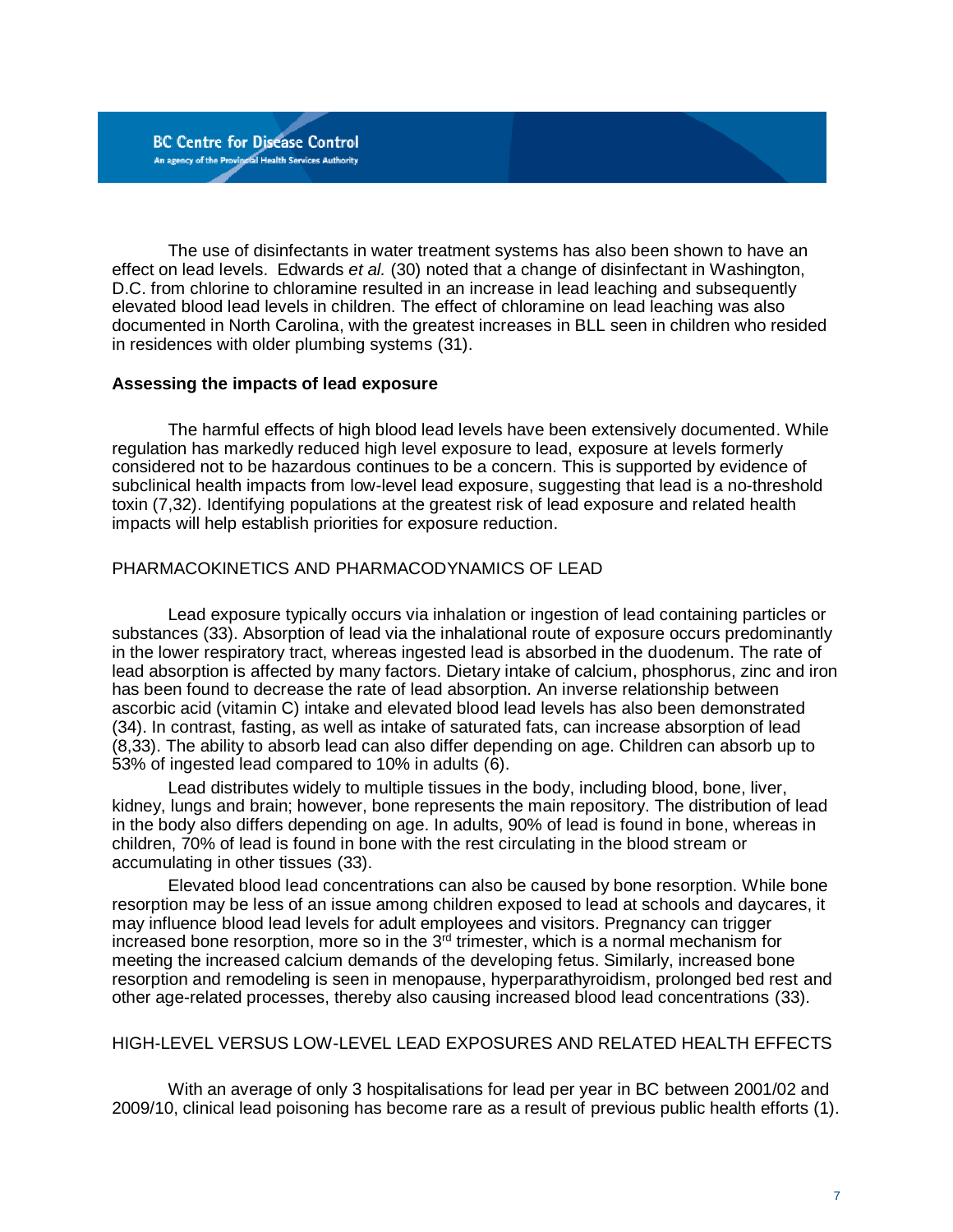As outlined by the WHO, signs of acute lead intoxication include "dullness, restlessness, irritability, poor attention span, headaches, muscle tremor, abdominal cramps, kidney damage, hallucinations and memory loss" (35). Clinical emergencies often present in adults when blood lead levels exceed 100 µg/dL and in children when levels exceed 80 µg/dL. Such presentations can be associated with extensive vomiting, encephalopathy and even death (7). Children may also present acutely with "colic, constipation, fatigue, anemia" and a range of neurological symptoms ranging from "poor concentration to stupor" (36).

Individuals chronically exposed to lead over a period of several months to years may present with "tiredness, sleeplessness, irritability, headaches, joint pain, gastrointestinal symptoms, muscle weakness, mood disturbances and peripheral neuropathy" (35).

Higher levels of blood lead in children can increase the risk of impulsivity, aggressive behaviour, conduct disorder, delinquency, and criminal behaviours (4,7). BLLs greater than 20 µg/dL are associated with tremor, sensory nerve impairment, and neuro-motor impairment (8).

Although lead can affect various body systems, the neurological effects, including neurodevelopmental and behavioural deficits, are often the most prominent (35). According to the AAP, blood lead levels below 10 µg/dL can cause cognitive impairment with no identifiable threshold for toxic effect (7). As cited by the AAP, the National Toxicology Program found sufficient evidence of neurological effects among children with BLLs below 5 µg/dL based on consistency of effect between cross-sectional and prospective studies (37). These effects can include "decreased academic achievement, lower IQ scores, attention related behaviour problems and antisocial behaviours" (7,38). The evidence of a relationship between low BLLs and a reduction in intelligence and attention is among the strongest associations for neurological deficits and lead (8). Ultimately, there is no safe blood level for lead, as even low levels of lead exposure are linked with intellectual deficits, hyperactivity and inattention in children (7).

There is a clear association between early lead exposure (BLLs 1-10 µg/dL) and developmental effects in children (3 to 18 years old), such as decreased academic achievement, reading skills, math skills, attention, auditory function and visual function (8). Deficiencies in memory, IQ, attention, fine motor coordination, behaviour regulation, and anxiety can persist past childhood into teenage years and beyond (8,33,35,38).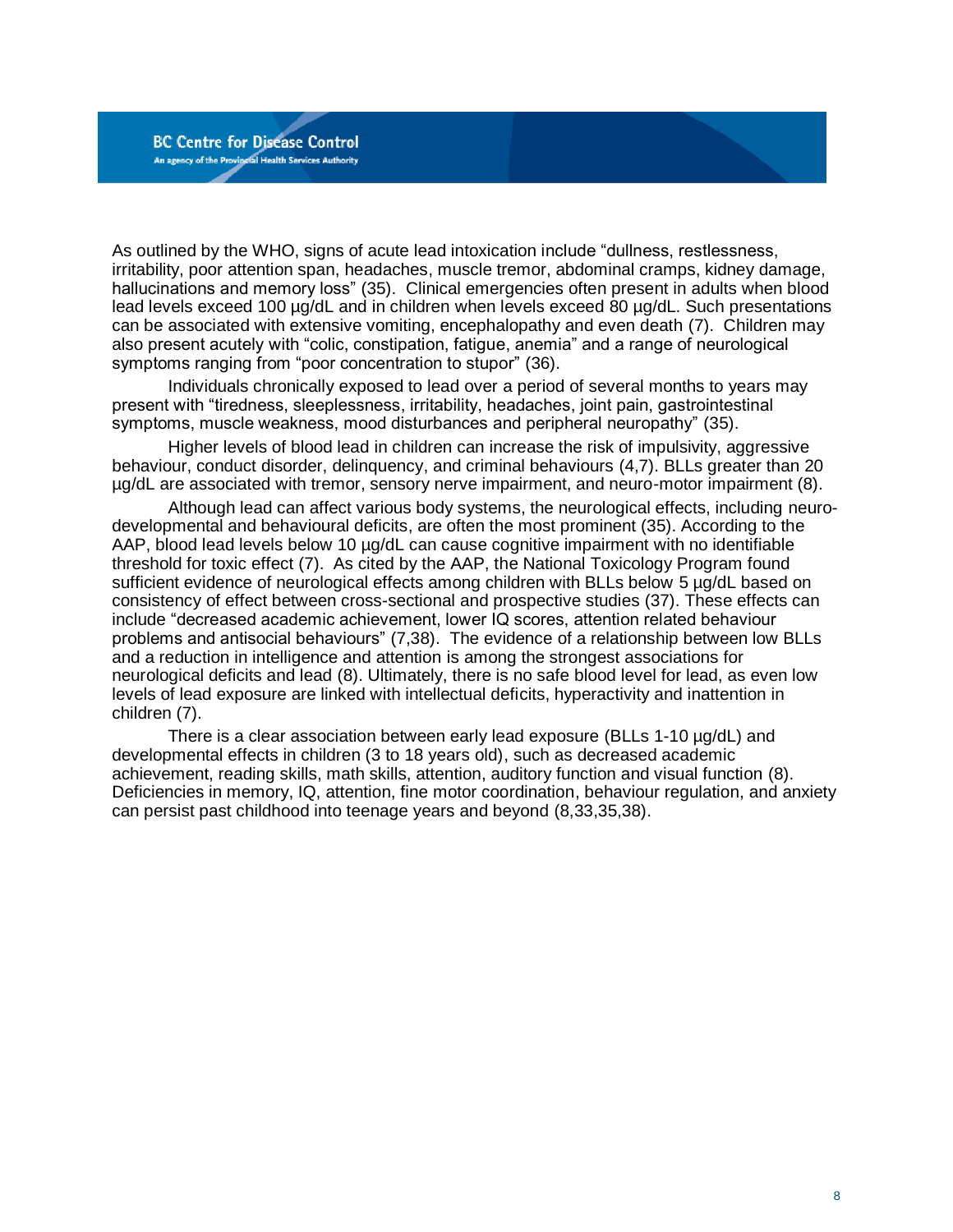While no threshold has been found for the effects of lead on IQ, it is clear that lead adversely impacts neurodevelopment of children at levels well below those associated with clinical symptoms (33). Children are more susceptible to the effects of lead due to their rapid growth and development early in life. Lead interferes with the complex processes of brain development and may lead to irreversible deficits (36).

An internationally pooled analysis by Lanphear *et al.* (32) used data from seven prospective cohort studies from different countries across a large range of IQs and examined the blood lead concentration-IQ relationship. This study presented evidence that the relationship between BLL and IQ is steeper at lower blood lead concentrations (Figure 1).

Despite the wide acceptance of Lanphear's 2005 paper (32) there are some potential limitations. The heterogeneity of the populations in the pooled sample may be considered both a strength and a limitation given the differential weighting caused by variations in sample sizes. Examination of Lanphear's individual cohorts suggests that the log-linear relationship, described as representing the association of BLL and IQ, could be a statistical anomaly brought about by amalgamation of widely varying individual







**Figure 2. Individual Cohort BLL-IQ Relationships** (32)

cohorts (Figure 2); however, other studies have confirmed a log-linear relationship between blood lead levels (BLL) and IQ at blood lead levels less than 10 µg/dL (39).

In response to concerns regarding the validity of Lanphear's analysis, Crump *et al.* undertook an independent reanalysis of the pooled data and modified the approach to controlling for non-lead variables, the measures of IQ/lead exposure and the types of transformations/models used to fit the data (40). While this reanalysis identified several potential errors and questionable assumptions from Lanphear's study, the researchers confirmed the non-linear relationship between lead exposure and IQ.

Jusko *et al.* also studied the effect of low blood lead levels on children's IQ (41). They found that blood lead concentrations in children aged 6 years of 5.0 – 9.9 µg/dL were associated with a significantly lower IQ (IQ 4.9 points) compared to levels of less than 5.0 ug/dL when adjusted for child's sex, birth weight, and transferrin saturation; however, when the adjusted IQ of children with blood lead levels 5.0 -9.9 µg/dL was compared with blood lead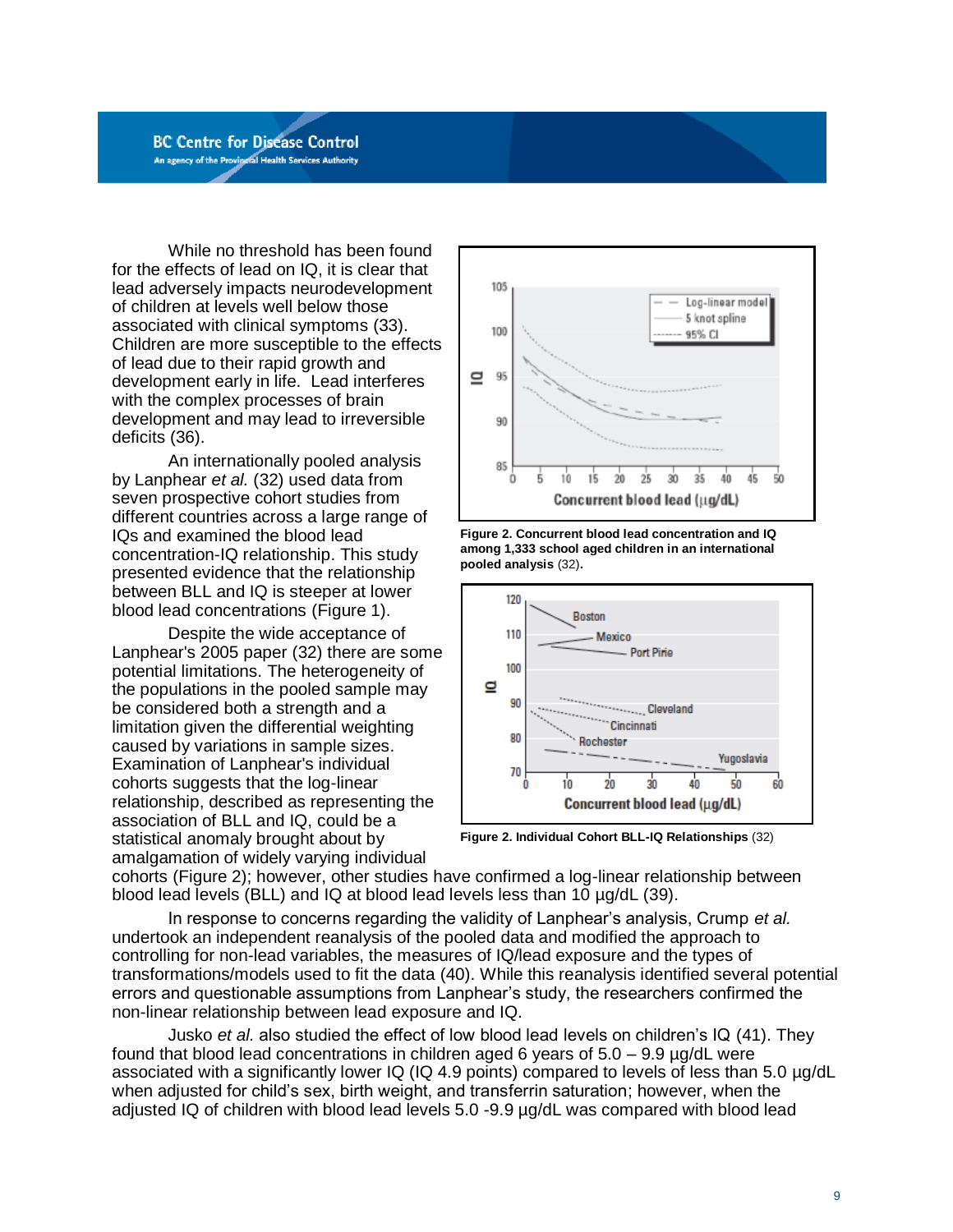concentrations greater than 10 µg/dL there were no significant differences. This further supports the argument posited by Lanphear that the blood lead–IQ relationship is steeper across the lower range of blood lead levels.

## **Eliminating or controlling lead risks**

**BC Centre for Disease Control** An agency of the Provincial Health Services Authority

#### EFFECTIVENESS OF LEAD REMOVAL OR REDUCTION

Minimization of lead exposure is of utmost importance for children, whom the evidence base has identified as most vulnerable to the adverse and irreversible effects of lead exposure on neurodevelopment, intellectual abilities, academic achievement and problem behaviours (7).

Reducing or eliminating the sources of childhood lead exposure is considered a costbeneficial approach to mitigating lead toxicity (7). A 2011 analysis calculated the cost of lost economic productivity due to reduced cognitive potential from preventable childhood lead exposure in the United States to be approximately \$51 Billion (42). An earlier 2009 cost-benefit analysis by Gould focused on the effect of lead paint on children under age 6 and concluded that every \$1 spent on lead reduction would result in an estimated benefit valued between \$17 and \$221 (43). Benefits of blood lead reduction were measured in terms of avoided health care costs, special education, ADHD, crime, potential lifetime earnings and tax revenues gained; however, these estimates were based on the distribution of BLL among US children under the age of 6 sampled between 2003-2006, as reported in the CDC's NHANES study. The most recent data from the CHMS would suggest that current BLLs in Canada are notably lower in comparison to the 2003-2006 NHANES data, averaging 0.68 µg/dL among those aged 3-19 years (5). In contrast, the Gould cost-benefit estimates were based on the effect of reduction of lead exposure on BLL greater than 2 ug/dL. The majority of children in BC would be expected to be below such a level, and therefore the putative cost-benefit of the Gould study cannot be reliably applied to this population; however, the research in the US by Gould indicates that controlling blood lead levels compares favourably with vaccination against common childhood diseases, with return on investment ranging from \$17-\$221 compared for every dollar invested compared to \$5.30-\$16.50 for vaccination programs. The same paper also notes that there would be a tangible decrease in violent crime, rapes, robberies and murders, although how this analysis would translate into a Canadian context is not clear given the lower blood lead levels compared to the study population. The crime reduction is accounted for in the cost-benefit analysis but there are clearly non-monetary costs associated with such crimes that would be avoided.

The cost benefit analysis of only school drinking water remediation in BC has not been formerly undertaken, but, given the high cost of infrastructure remediation and relatively small contribution of daycare and school drinking water to blood lead levels in children, it might be a salient exercise to consider whether other programs aimed at improving children's' IQ, such as maternal smoking cessation programs and home environment improvement, might be more cost effective. As noted above, the blood lead levels among Canadian children are much lower than those in whom this research was undertaken; however, where elevated school drinking water lead levels may contribute to elevated children's blood lead levels, given the lack of a threshold for the adverse effects of lead on multiple body systems, it would be reasonable to view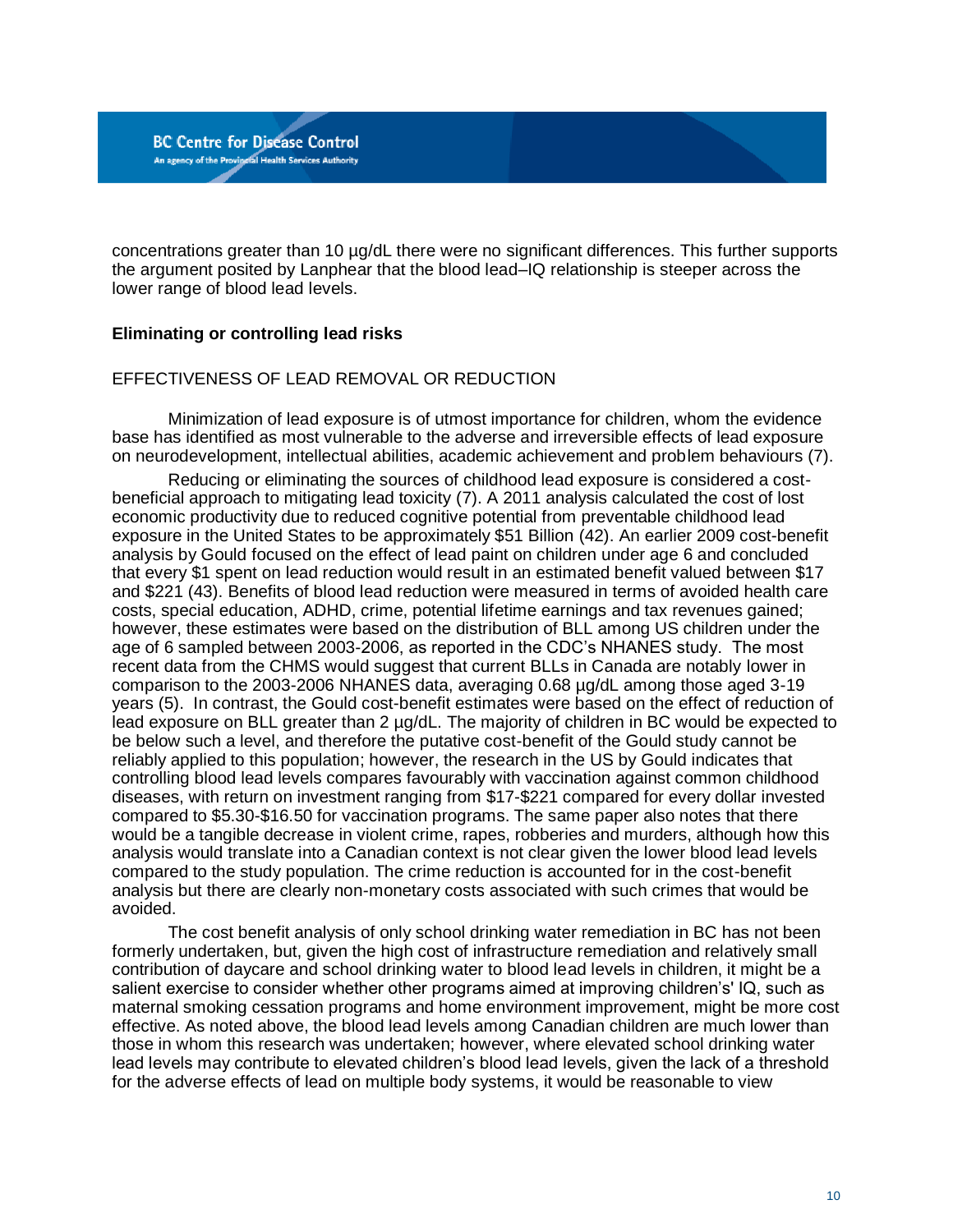intervention favourably from a cost-benefit analysis approach on the basis of what evidence currently exists.

Under certain circumstances, the contribution of lead in school drinking water in BC has been modelled to demonstrate that it could importantly contribute to raised BLLs (2). A recent model proposed by Triantafyllidou *et al.* allows for the estimation of reduction in elevated blood lead levels (>5µg/dL) among children attending schools that remediated lead levels in school drinking water through the use of flushing, water filters, and removal of lead plumbing (44). This model was based on drinking water lead levels measured both pre- and post-remediation within school districts in Seattle and Los Angeles. Estimated reductions in elevated BLLs were demonstrated following the use of water filters and removal of lead plumbing (Seattle), as well as the use of flushing practices (Los Angeles). It is reasonable that such a model could be adapted for school-based populations in BC in an effort to estimate expected reductions in elevated BLLs resulting from various intervention options aimed at reducing lead in BC school and daycare drinking water where water lead levels exceed the federal guideline value.

#### POTENTIAL IMPACT DRINKING WATER LEAD INTERVENTIONS ON CHILDREN

As stated above, Canadian blood lead levels have fallen over the last several decades such that 70% of Canadians now have blood lead concentrations in the lower range of 1–5 µg/dL (5). The average blood lead levels among children in Canada is even lower with an average of 0.68 µg/dL among those aged 3-19 years. Given the reduction to currently low average blood lead levels among Canadian children, it is important to consider whether interventions at schools and daycares would have a measureable effect on health outcomes.

The relationship between blood levels and IQ per unit of blood lead at blood lead levels less than 5 µg/dL may be more marked than at higher blood lead levels for children. For example, a change in BLL from 5 to 4 µg/dL would be expected to produce a greater IQ benefit than a shift from 10 to 9 µg/dL. The population level effect on IQ of reducing blood lead concentrations will likely therefore be greater at these low levels; however, given the extensive distribution of low levels of lead in infrastructure and the environment, lead reduction at these lower levels may also be costlier.

There is conflicting evidence regarding the impact of interventions focused on reducing lead in school and daycare drinking water. While some research suggests that contamination of tap water with lead can affect blood lead levels in children (24), other research suggests that, at low-moderate water lead levels, exposure to lead at the tap may not meaningfully increase children's blood lead levels (19), particularly when at school water consumption comprises only 30% of daily water intake. The limited effect of tap water on children's blood lead levels is likely due to the small contribution of water to overall lead intake, as most exposure involves dust, paint and food. Therefore, sustained intake of water with high lead concentrations would be expected to make a small difference to blood lead levels, while low lead level water intake would not make an appreciable difference.

Nonetheless, remediation of lead in school drinking water has been modelled to reduce the risk of elevated BLLs using a BLL threshold of 5 µg/dL (44). Although Deshommes *et al.* found no meaningful association between low-moderate water lead levels in school drinking water and BLLs in children, they did demonstrate exposure to extreme levels of lead at schools or daycares was associated with a high probability of children exceeding a BLL of 5 µg/dL (19).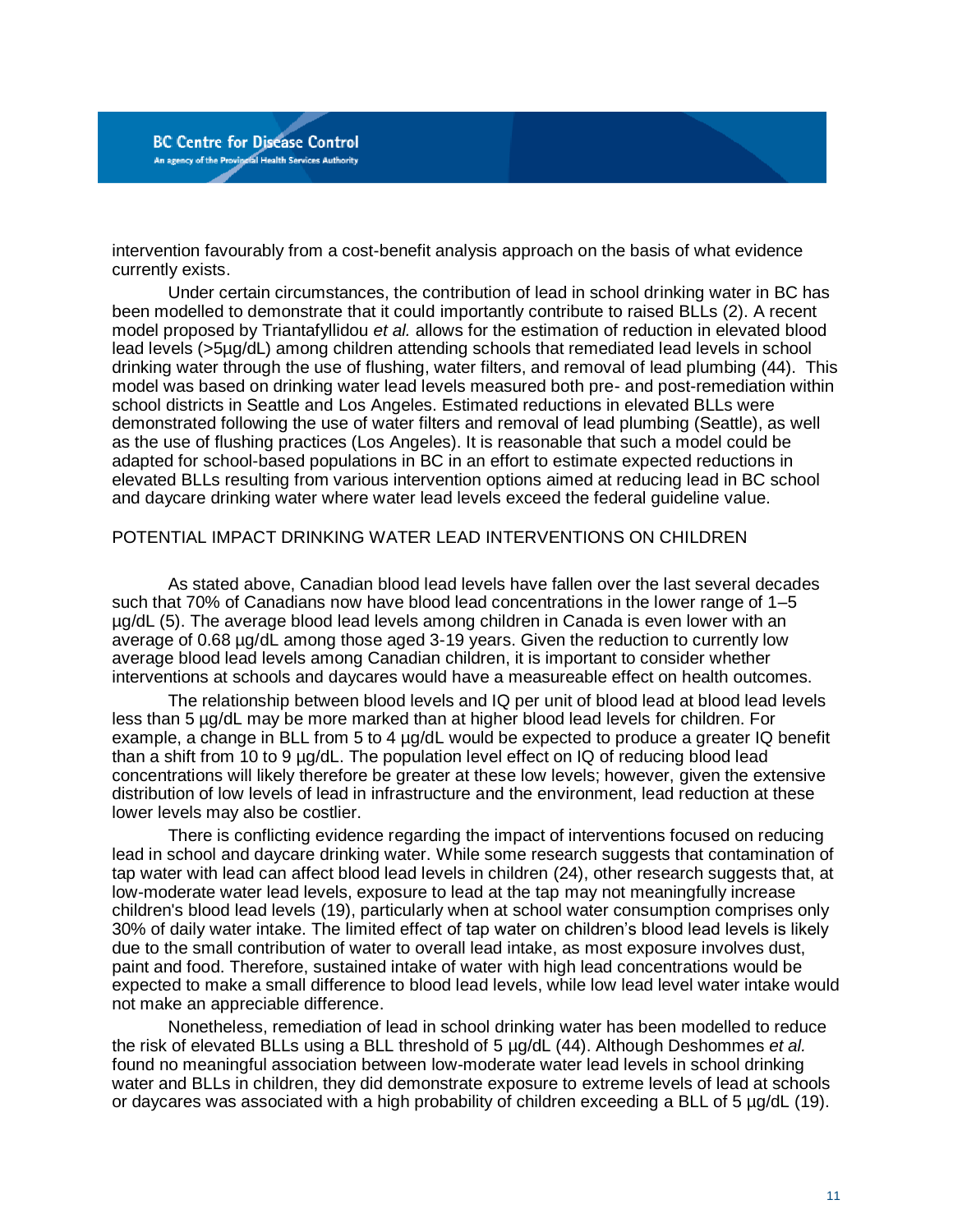Therefore, interventions aimed at reducing lead in drinking water may be particularly effective for those schools and daycares where the water lead levels are found to be markedly elevated.

#### OPTIONS TO REDUCE LEAD LEVELS IN DRINKING WATER

#### *Provincial*

In 2007, provincial regulations were introduced in Ontario for the required testing of school drinking water for lead content (45). Initially, testing was mandated annually for all schools and daycares; however, that has since been reduced to once every three years at schools and daycares where lead levels have been consistently documented as below 10 ug/L (3). Requirements were also set in place for the flushing of pipes, the frequency of which is dependent on the age of the plumbing system and whether recent lead testing has been above or below the 10 µg/L standard. There are currently proposed updates to the Ontario regulations which would further strengthen the protection of children from drinking water lead exposure, with a priority on children under the age of 6 years (46). These proposals include the expansion of sampling to include all taps and fountains in a facility and the option to mitigate lead levels with filters as opposed to flushing. Updates to flushing practices also aim to streamline this mitigation measure based on risk and in the interest of water conservation. The strength of the monitoring program is that the level of intervention is based upon regular and objective measures of risk, allowing for primary prevention of lead exposure. The intended result is the targeting of interventions at those facilities posing the greatest risk. However, the threshold for intervention needs consideration to balance feasibility of workload and efficacy of the intervention.

The U.S. CDC supports blood lead screening in children as an important identifier of those at-risk of lead toxicity; such a program also has the benefit of generating data to target primary prevention strategies (47). The highest priority for screening should be placed on children with the highest probability of excess lead exposure.

Given the scientific consensus of the subclinical and irreversible effect of low-level lead on the neurodevelopment of young children and infants, a provincial blood lead screening program, should be considered. As an alternative, mandated reporting of BLL results and follow up of at-risk children (e.g. BLL greater than 10 µg/dL) might also allow identification of at risk areas where many untested children may also be at risk.

#### *Municipal*

The total lead in water delivered to school and daycare taps is a function of both the lead leached from the school or daycare's plumbing system, as well as the lead content in the water delivered by the municipality. As reported by Health Canada, the majority of water leaving treatment facilities across the country contained lead concentrations averaging less than 0.6 µg/L (8); however, in areas where municipal water delivery system components still contain lead, the concentration of lead may be elevated. This is influenced by multiple factors, including temperature, turbulent flow, pH, alkalinity and the age and condition of the service lines. Municipalities can reduce lead concentrations by controlling pH, alkalinity (or buffering capacity)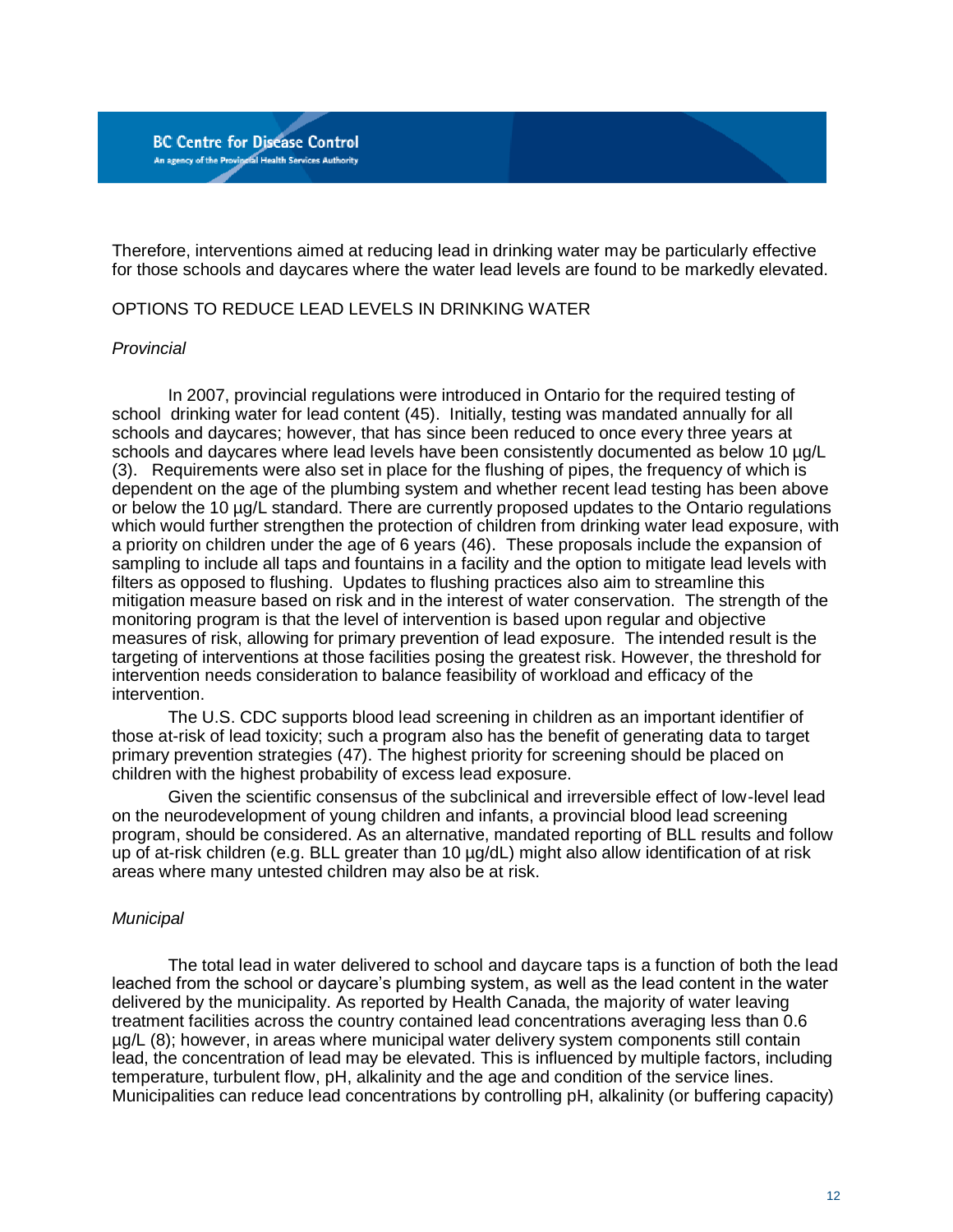and "hardness" or mineral load, as well as through the addition of anticorrosive agents (17). The replacement of dated service lines should also be considered when identified as a source of significant lead contribution due to either dissolved or particulate metal. Such action would reduce the concentration of lead in water in daycares, schools and, perhaps most importantly, residences.

#### *Schools and Daycares*

Testing for lead concentrations may be accomplished according to several different protocols that share characteristics (Appendix A), such as timing of sample collection, sample volume and a visual inspection of the plumbing system (48–50).

Studies have demonstrated considerable variability in water lead levels, depending on the source. The primary factor influencing water lead levels appears to be the length of the lead supply line, with secondary factors such as water quality, faucet type and temperature having less overall influence (49). Peak concentrations encountered during normal daily use appear to be better represented by samples at one-minute flow and thirty-minute stagnation time. Random daytime samples have also been shown to be highly variable but might be useful to indicate the need for more rigorous testing and is used as part of European regulatory protocols (50). Five minutes of flushing is enough to acquire a lead release generated only by the passage of fresh water through the plumbing system. This signature release from the lead supply lines (LSL) during flow is the major contributor to lead concentration in first-litre samples, even if contact time with lead is limited to about 30 seconds. Other issues include release of lead flecks from joints given non-turbulent flow, as well as lead release through electrochemical currents at lead-copper joints. Variability in lead levels can be marked even for standard sampling protocols, depending on the type of plumbing. Dezincification of lead containing materials primarily contributes to this observed variability (51). In summary, sampling protocols should be chosen with care and results interpreted with caution.

Lead leaching within school and daycare water systems can be influenced by similar factors as those discussed for municipal systems (i.e. temperature, turbulent flow, pH, hardness and the age and condition of service lines). Stagnation of water is also an important risk factor for elevated lead levels, as a lack of flow can result in increased leaching time (such as overnight or over the weekends) (17).

Several actions may be taken to reduce lead water content at schools and daycares. These include the inspection and possible replacement of plumbing components containing lead. Despite the high cost of replacing the entirety of a building's plumbing infrastructure, such action represents the ideal approach to removing source lead from the system. Caution should be exercised before engaging in partial replacement, as it has been shown in some cases to paradoxically increase lead levels for up to several months following replacement (27,52).

Drinking water fountains have been identified as a potential source of lead leaching due to increased water stagnation time, narrow piping (leading to turbulent flow), and the propensity of fountains to contain multiple brass fixtures (17). Older brass, which predates current regulations, typically contains higher lead content and can increase the risk of lead leaching into drinking water (7,53). Drinking fountains identified to contain high-lead content components or fountains which have been confirmed to consistently deliver drinking water with lead levels above the federal standard of 10 µg/L should be removed or replaced.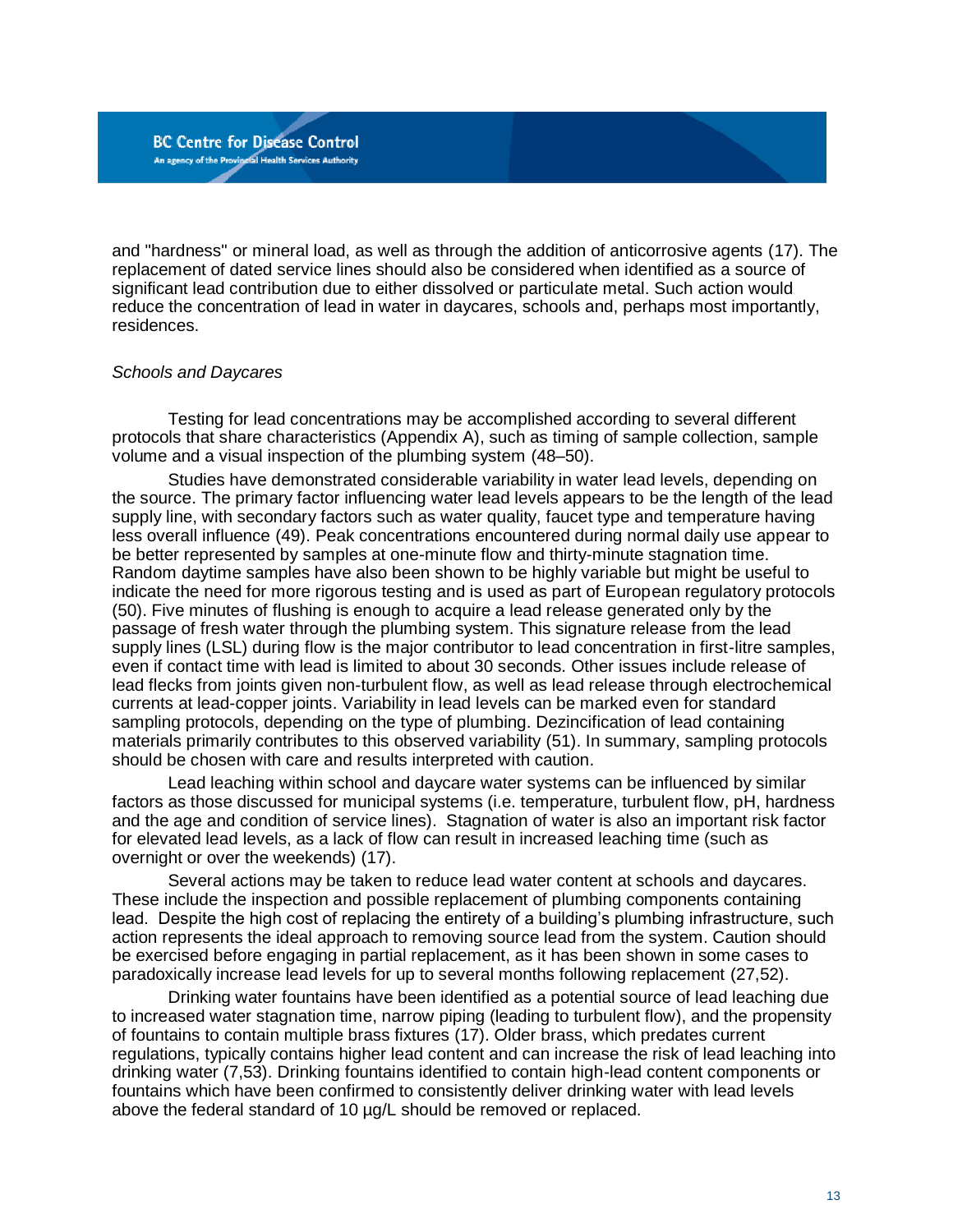Water filters can be fitted at point-of-use to reduce lead content in drinking water. Their use has been demonstrated through modelling to reduce the risk of lead exposure to elementary students in the United States (44). Filters require proper installation and maintenance in order to ensure their effectiveness, as well as limit the risk of trapping bacteria (9,17).

Flushing is commonly-used to mitigate lead exposure from drinking water. The intention is to purge stagnant water from the system which has had sufficient time to leach lead from lead-containing plumbing systems. In addition to being time-consuming and wasteful of water, there is little agreement on the duration of flushing required to ensure sufficiently-lowered lead levels (17). Furthermore, in systems containing lead service lines, flushing practices have even been shown to *increase* lead concentration in drinking water and should only be considered as a mitigation measure for interim use (7,54), albeit one that can be instituted immediately and with ease.

Other potential interim mitigation measures include using low temperature water, or to use alternative drinking water sources when lead levels in the school or daycare system are deemed unsafe. Temperature has been demonstrated to increase lead leaching from plumbing systems. It is generally accepted that elevated lead levels in drinking water are expected during warmer seasons (18). One proposed interim measure to mitigate lead levels in drinking water is to limit or reduce the temperature of water or to allow only the use of cold water from the drinking water system of schools or daycares (17). Alternatively, when lead levels in a school or daycare system exceed a set standard, the use of alternative drinking water sources, such as bottled or cooler water, may be considered (17).

#### **Conclusion**

- The detrimental effect of incremental increases in blood lead level on IQ is likely to be most marked at low BLLs. On this basis, despite the low BLLs in Canadian children by historical standards, further reduction of BLLs in BC's children is likely to maximize their neuro-developmental potential.
- School and daycare water lead levels may contribute to elevated BLLs in children in BC.
- Given that drinking water lead levels are influenced by many factors, including infrastructure and water characteristics, multiple possible points of intervention are available.
- Although the general quality of drinking water in BC is excellent, some communities may benefit from a targeted intervention where the school and daycare water quality exceeds water lead levels specified in Health Canada's Drinking Water Guideline.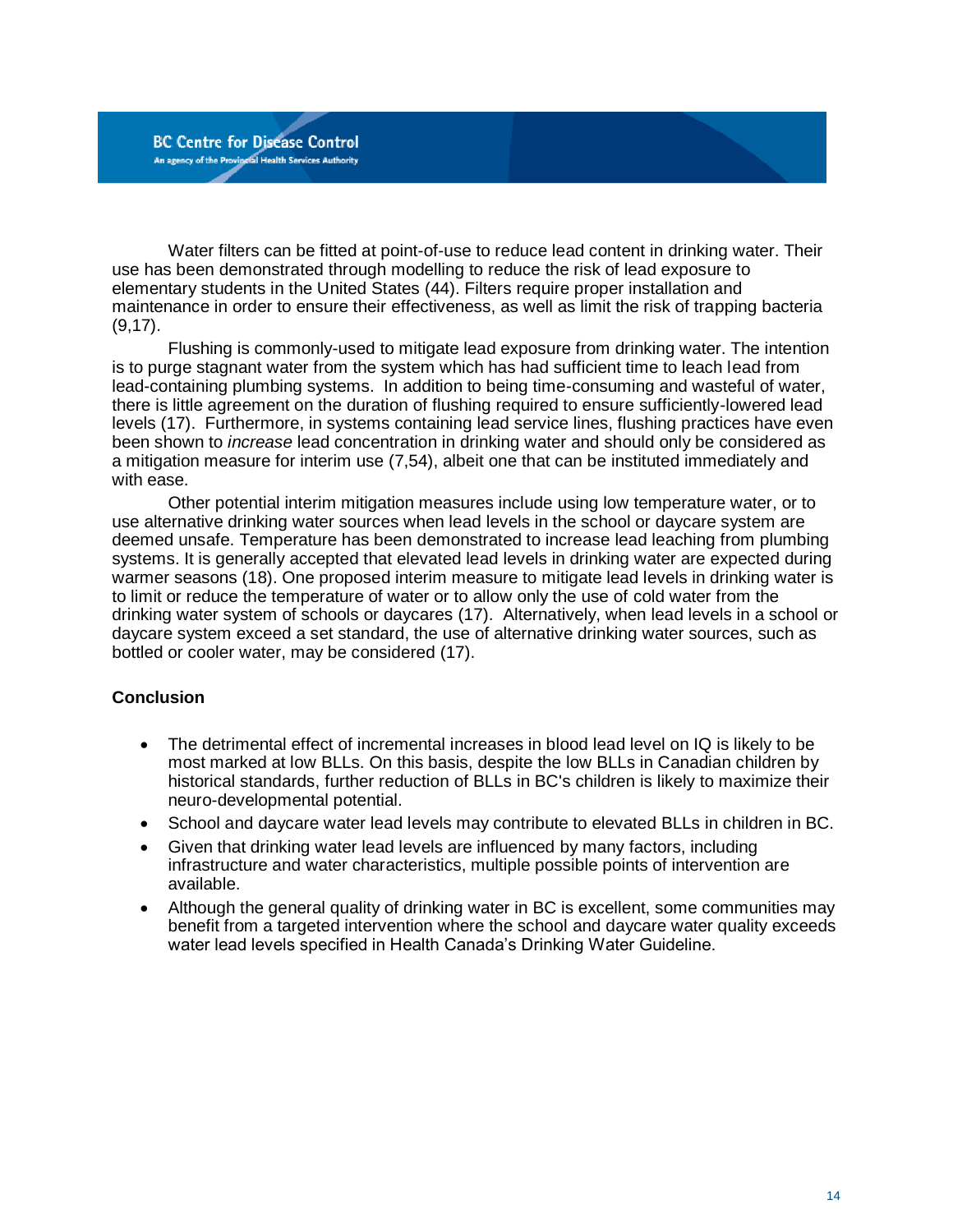### RECOMMENDATIONS

As such, the current available evidence justifies the following recommendations in order to minimize children's BLLs in BC:

- 1. Implement a province-wide program to annually sample school and daycare drinking water from multiple sources within each facility between May and September when ambient temperatures are highest. Ensure standardized lead testing to confirm that lead levels in school and daycare drinking water remain below the national drinking water guideline of 10 µg/L. Prioritization should be placed on monitoring the lead in drinking water accessed by infants and younger children [up to the age of 7 years], as they are the most susceptible to irreversible neurodevelopment effects at low-level lead exposure.
- 2. When the drinking water of school and daycare facilities exceeds the lead standard of 10 µg/L, ensure timely investigation to identify and mitigate the source of lead in drinking water. This should include a thorough plumbing system inspection and, when indicated, replacement of lead-containing plumbing components is recommended. Despite the high cost of total plumbing system replacement, such action is the ideal approach to removing source lead from the system.
- 3. School and daycare facilities, which have drinking water samples consistently exceeding the standard, should be subject to an increased frequency of review. In such circumstances, testing of municipal sources within the district should also be considered.
- 4. School drinking fountains that contain high-lead content components or consistently deliver drinking water with lead levels exceeding the national drinking water guideline of 10 ug/L should be removed or replaced.
- 5. As an interim measure to reduce drinking water lead content, certified water filters can be fitted at point-of-use. Filters require proper installation and regular maintenance in order to ensure their effectiveness and to limit bacterial build-up. Alternatively, bottled water can be supplied to schools where water lead levels exceed the maximum acceptable concentration until remedial factors have been undertaken and tested.
- 6. Flushing may be considered an interim measure to mitigate lead buildup following periods of water stagnation.
- 7. Municipalities can best ensure that lead concentrations remain low with adequate and consistent pH & alkalinity control, as well as through the addition of anticorrosive agents to drinking water. These mitigation measures should be reviewed in communities where high lead levels in schools and daycares are identified as being sourced from the municipal system.
- 8. Replacement of dated municipal service lines is recommended when these components are identified as a source of significant lead contribution as either dissolved or particulate metal. Post-replacement testing of drinking water lead is required as levels can be transiently raised.
- 9. Blood lead surveillance of young children, either through directed sampling in specific communities, or through the assessment of clinical lead analyses, would allow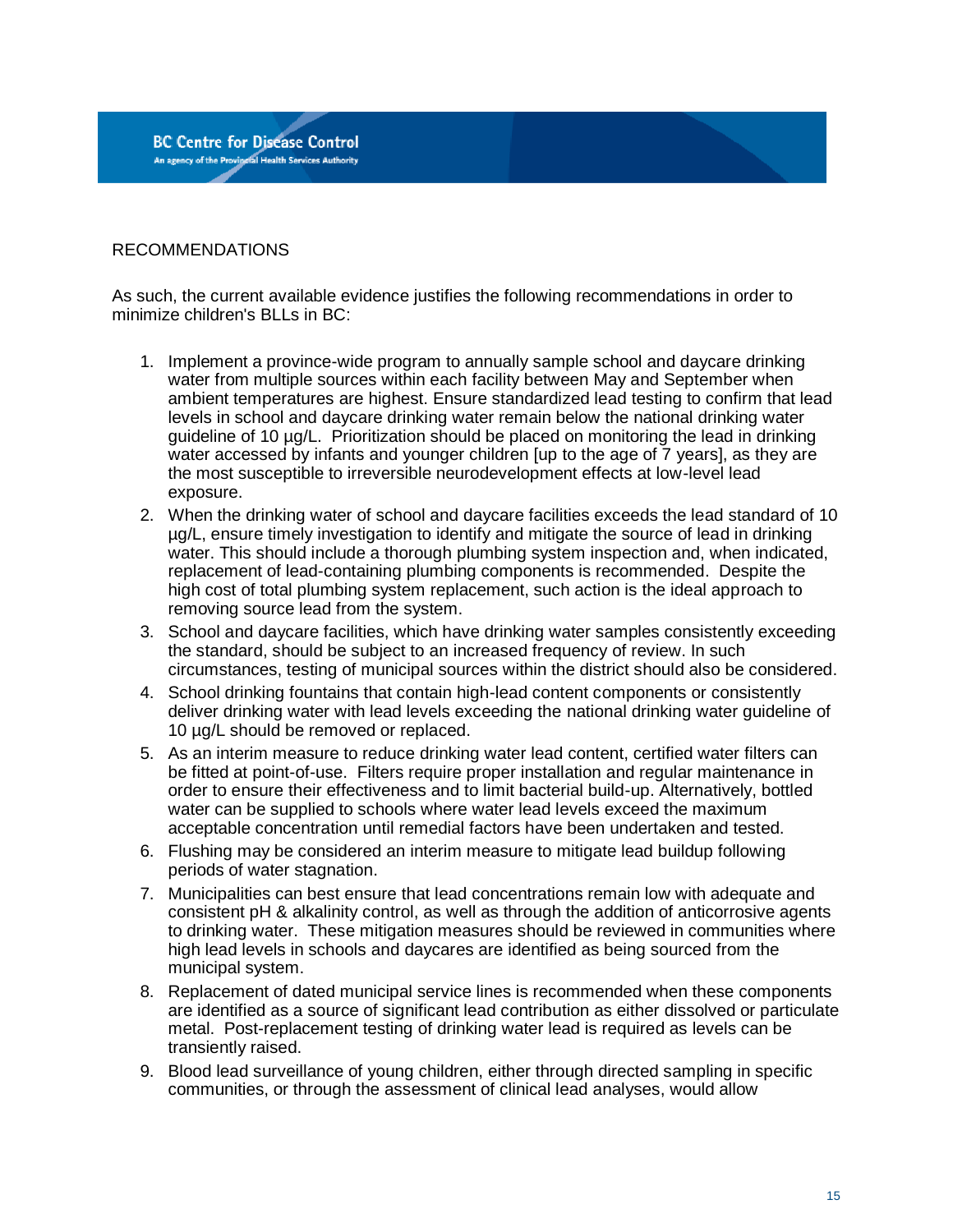prioritization of areas not otherwise protected by the primary prevention strategies outlined in the prior recommendations.

## **References**

**BC Centre for Disease Control** An agency of the Provincial Health Services Authority

- 1. Stares J, Kosatsky T. Indicators of Exposure to and Health Effects of Lead in British Columbia, 2009-2010. Vancouver, BC; 2014.
- 2. Barn P, Nicol A-M, Struck S, Dosanjh S, Li R, Kosatsky T. Investigating elevated copper and lead levels in school drinking water. Environ Heal Rev [Internet]. NRC Research Press ; 2013 Dec [cited 2017 Feb 7];56(4):96–102. Available from: http://pubs.ciphi.ca/doi/abs/10.5864/d2014-006
- 3. Ontario Ministry of the Environment. Guide for schools, private schools and day nurseries on flushing and testing for lead [Internet]. 2016. Available from: https://www.ontario.ca/page/guideschools-private-schools-and-day-nurseries-flushing-and-testing-lead
- 4. Archbold J, Bassil K. Health Impacts of Lead in Drinking Water [Internet]. Toronto, Ontario; 2014. Available from: https://www1.toronto.ca/City Of Toronto/Toronto Public Health/Healthy Public Policy/Report Library/PDF Reports Repository/Technical Report Health Impact of Lead in DW 2014\_8\_Final.pdf
- 5. Statistics Canada. Canadian Health Measures Survey: Laboratory environmental data, 2012 and 2013 [Internet]. The Daily. 2015 [cited 2017 Feb 7]. Available from: http://www.statcan.gc.ca/dailyquotidien/150715/dq150715b-eng.htm
- 6. Health Canada. Guidelines for Canadian Drinking Water Quality: Guideline Technical document Lead [Internet]. 1992 [cited 2016 Jul 28]. Available from: http://healthycanadians.gc.ca/publications/healthy-living-vie-saine/water-lead-plomb-eau/indexeng.php
- 7. Council on Environmental Health. Prevention of Childhood Lead Toxicity. Pediatrics [Internet]. 2016 Jul 1 [cited 2017 Feb 7];138(1):e20161493–e20161493. Available from: http://www.ncbi.nlm.nih.gov/pubmed/27325637
- 8. Health Canada. Final Human Health State of the Science Report on Lead ottawa: Minister of Health [Internet]. 2013. Available from: http://www.hc-sc.gc.ca/ewhsemt/pubs/contaminants/dhhssrl-rpecscepsh/index-eng.php
- 9. Lanphear B. Low-level Lead Toxicity: The Ongoing Search for a Threshold. Epidemiology [Internet]. 2012 Sep;23(5S). Available from: http://journals.lww.com/epidem/Citation/2012/09001/S\_098\_\_\_Low\_level\_Lead\_Toxicity\_\_\_The\_ Ongoing.352.aspx
- 10. Flegal AR, Smith DR. Lead levels in preindustrial humans. N Engl J Med [Internet]. 1992 May 7 [cited 2017 Feb 7];326(19):1293–4. Available from: http://www.ncbi.nlm.nih.gov/pubmed/1560812
- 11. Leech TGJ, Adams EA, Weathers TD, Staten LK, Filippelli GM. Inequitable Chronic Lead Exposure. Fam Community Health [Internet]. 2016 [cited 2017 Feb 7];39(3):151–9. Available from: http://www.ncbi.nlm.nih.gov/pubmed/27214670
- 12. Gostin LO. Politics and Public Health: The Flint Drinking Water Crisis. Hastings Cent Rep [Internet]. 2016 Jul [cited 2017 Feb 7];46(4):5–6. Available from: http://doi.wiley.com/10.1002/hast.598
- 13. Levin R, Brown MJ, Kashtock ME, Jacobs DE, Whelan EA, Rodman J, et al. Lead Exposures in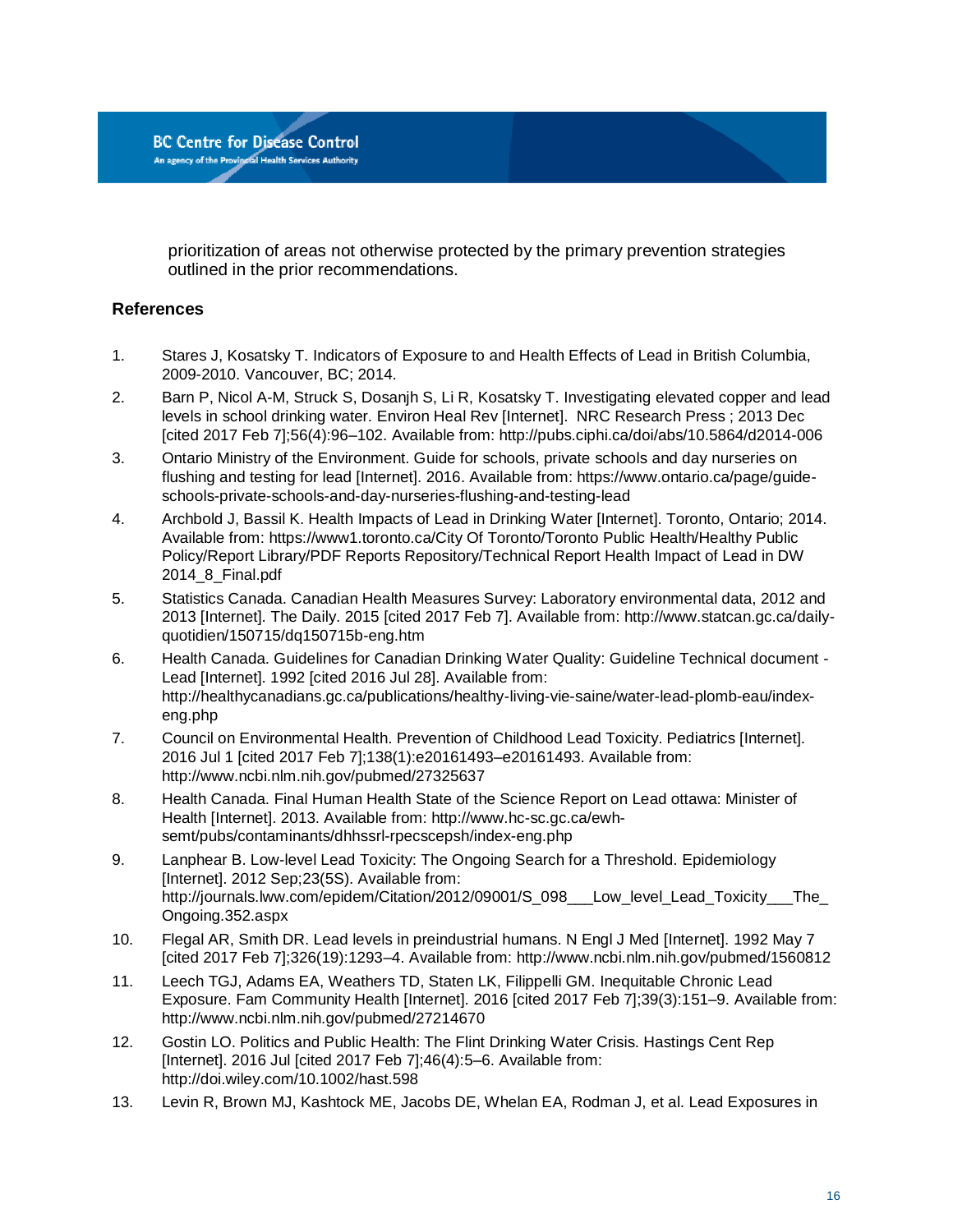U.S. Children, 2008: Implications for Prevention. Environ Health Perspect [Internet]. 2008 May 19 [cited 2017 Feb 7];116(10):1285–93. Available from: http://ehp.niehs.nih.gov/11241

- 14. Lanphear BP, Hornung R, Ho M, Howard CR, Eberly S, Knauf K. Environmental lead exposure during early childhood. J Pediatr [Internet]. 2002 Jan [cited 2017 Jan 24];140(1):40–7. Available from: http://linkinghub.elsevier.com/retrieve/pii/S002234760234784X
- 15. Spanier AJ, Wilson S, Ho M, Hornung R, Lanphear BP. The contribution of housing renovation to children's blood lead levels: a cohort study. Environ Heal [Internet]. 2013 Dec 27 [cited 2017 Feb 7];12(1):72. Available from: http://www.ncbi.nlm.nih.gov/pubmed/23981571
- 16. National Research Council of Canada. Historical Editions of the National Construction Codes (1941-1998) [Internet]. 2016 [cited 2017 Feb 7]. Available from: http://www.nrccnrc.gc.ca/eng/publications/codes\_centre/historical\_codes.html
- 17. Barn P, Kosatsky T. Lead in school drinking water: Canada can and should address this important ongoing exposure source. Can J public Heal [Internet]. [cited 2017 Feb 7];102(2):118–21. Available from: http://www.ncbi.nlm.nih.gov/pubmed/21608383
- 18. Levallois P, St-Laurent J, Gauvin D, Courteau M. Étude de l'impact de la contamination par le plomb de l'environnement résidentiel sur la plombémie des jeunes enfants. 2011.
- 19. Deshommes E, Andrews RC, Gagnon G, McCluskey T, McIlwain B, Doré E, et al. Evaluation of exposure to lead from drinking water in large buildings. Water Res [Internet]. 2016 Aug 1 [cited 2017 Feb 7];99:46–55. Available from: http://linkinghub.elsevier.com/retrieve/pii/S0043135416302470
- 20. Kenney EL, Long MW, Cradock AL, Gortmaker SL. Prevalence of Inadequate Hydration Among US Children and Disparities by Gender and Race/Ethnicity: National Health and Nutrition Examination Survey, 2009-2012. Am J Public Health [Internet]. 2015 Aug [cited 2017 Feb 7];105(8):e113-8. Available from: http://ajph.aphapublications.org/doi/10.2105/AJPH.2015.302572
- 21. Danyliw AD, Vatanparast H, Nikpartow N, Whiting SJ. Beverage intake patterns of Canadian children and adolescents. Public Health Nutr [Internet]. 2011 Nov 23 [cited 2017 Feb 7];14(11):1961–9. Available from: http://www.ncbi.nlm.nih.gov/pubmed/21729471
- 22. Guelinckx I, Iglesia I, Bottin JH, De Miguel-Etayo P, González-Gil EM, Salas-Salvadó J, et al. Intake of water and beverages of children and adolescents in 13 countries. Eur J Nutr [Internet]. 2015 Jun 14 [cited 2017 Feb 7];54(S2):69–79. Available from: http://www.ncbi.nlm.nih.gov/pubmed/26072216
- 23. Sathyanarayana S, Beaudet N, Omri K, Karr C. Predicting children's blood lead levels from exposure to school drinking water in Seattle, Washington, USA. Ambul Pediatr [Internet]. 2006 Sep [cited 2017 Feb 7];6(5):288–92. Available from: http://linkinghub.elsevier.com/retrieve/pii/S1530156706001596
- 24. Ngueta G, Abdous B, Tardif R, St-Laurent J, Levallois P. Use of a Cumulative Exposure Index to Estimate the Impact of Tap Water Lead Concentration on Blood Lead Levels in 1- to 5-Year-Old Children (Montréal, Canada). Environ Health Perspect [Internet]. 2016 Mar 16 [cited 2017 Feb 7];124(3):388–95. Available from: http://ehp.niehs.nih.gov/1409144
- 25. Health Canada. Risk Management Strategy for Lead [Internet]. 2013. Available from: http://www.hc-sc.gc.ca/ewh-semt/pubs/contaminants/prms\_lead-psgr\_plomb/index-eng.php
- 26. Health Canada. Guidance on Controlling Corrosion in Drinking Water Distribution Systems [Internet]. Ottawa, ON; 2009. Available from: https://www.canada.ca/content/dam/canada/health-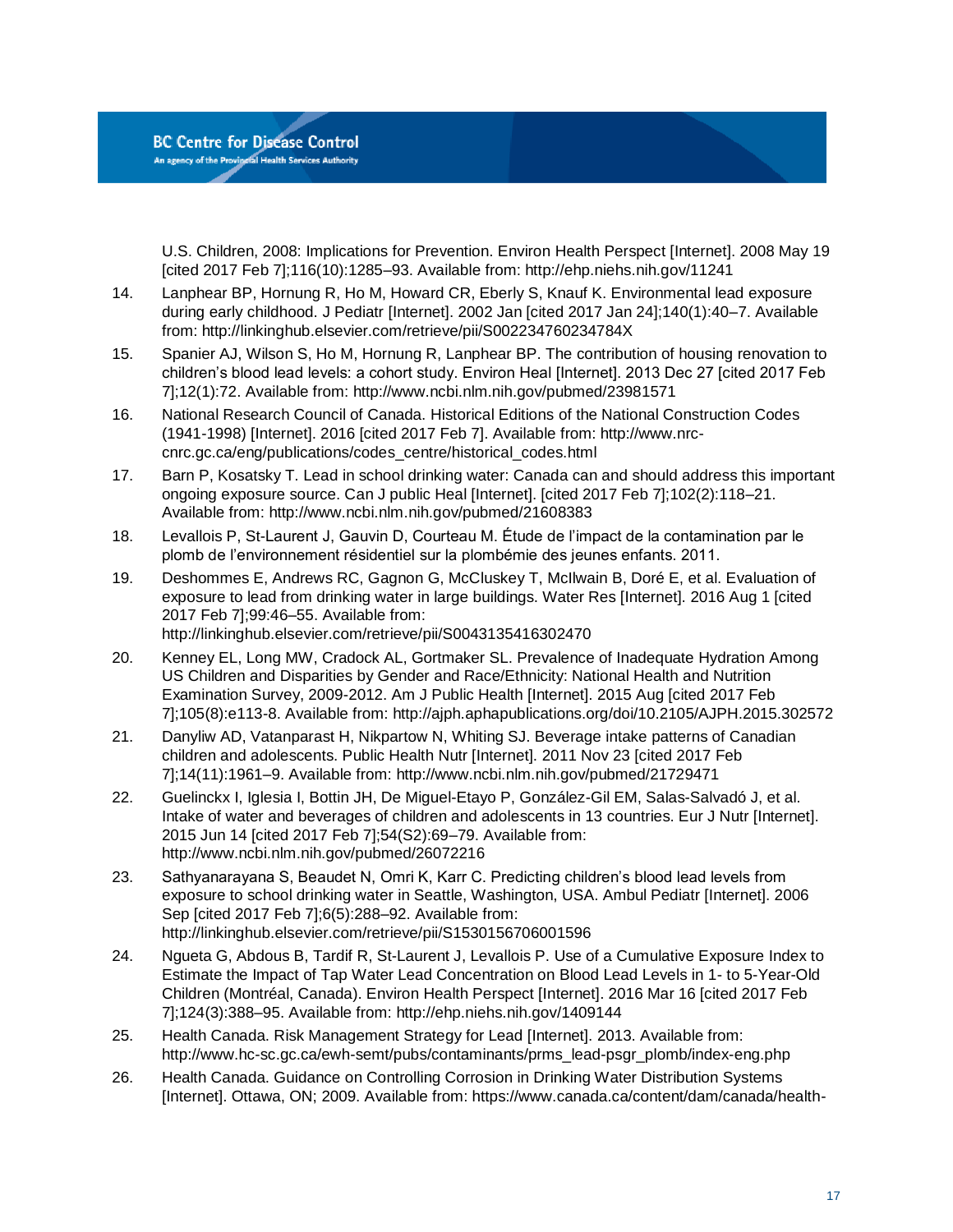canada/migration/healthy-canadians/publications/healthy-living-vie-saine/water-corrosioneau/alt/water-corrosion-eau-eng.pdf

- 27. Cartier C, Arnold RB, Triantafyllidou S, Prévost M, Edwards M. Effect of Flow Rate and Lead/Copper Pipe Sequence on Lead Release from Service Lines. Water Res [Internet]. 2012 Sep 1 [cited 2017 Feb 7];46(13):4142–52. Available from: http://www.ncbi.nlm.nih.gov/pubmed/22677500
- 28. Quevauviller P, Thompson K. Analytical Methods for Drinking Water: Advances in Sampling Analysis. John Wiley & Sons, Ltd; 2006.
- 29. Nguyen CK, Stone KR, Dudi A, Edwards MA. Corrosive Microenvironments at Lead Solder Surfaces Arising from Galvanic Corrosion with Copper Pipe. Environ Sci Technol [Internet]. American Chemical Society; 2010 Sep 15 [cited 2017 Feb 9];44(18):7076–81. Available from: http://pubs.acs.org/doi/abs/10.1021/es1015185
- 30. Edwards M, Triantafyllidou S, Best D. Elevated blood lead in young children due to leadcontaminated drinking water: Washington, DC, 2001-2004. Environ Sci Technol [Internet]. 2009 Mar 1 [cited 2017 Feb 7];43(5):1618–23. Available from: http://www.ncbi.nlm.nih.gov/pubmed/19350944
- 31. Miranda ML, Kim D, Hull AP, Paul CJ, Galeano MAO. Changes in blood lead levels associated with use of chloramines in water treatment systems. Environ Health Perspect [Internet]. National Institute of Environmental Health Science; 2007 Feb [cited 2017 Feb 7];115(2):221–5. Available from: http://www.ncbi.nlm.nih.gov/pubmed/17384768
- 32. Lanphear BP, Hornung R, Khoury J, Yolton K, Baghurst P, Bellinger DC, et al. Low-level environmental lead exposure and children's intellectual function: an international pooled analysis. Environ Health Perspect [Internet]. National Institute of Environmental Health Science; 2005 Jul [cited 2017 Jan 24];113(7):894–9. Available from: http://www.ncbi.nlm.nih.gov/pubmed/16002379
- 33. Ayres J, Harrison R, Nichols G, Maynard R. Lead. In: Environmental Medicine. London: Harold Arnold; 2010. p. 309–26.
- 34. Simon JA, Hudes ES. Relationship of Ascorbic Acid to Blood Lead Levels. JAMA [Internet]. American Medical Association; 1999 Jun 23 [cited 2017 Feb 14];281(24):2289. Available from: http://jama.jamanetwork.com/article.aspx?doi=10.1001/jama.281.24.2289
- 35. World Health Organization. Lead in Drinking-water [Internet]. Geneva, Switzerland; 2011. Available from: http://www.who.int/water\_sanitation\_health/dwq/chemicals/lead.pdf
- 36. World Health Organization. Childhood Lead Poisoning [Internet]. Geneva, Switzerland; 2010. Available from: http://www.who.int/ceh/publications/leadguidance.pdf
- 37. National Toxicology Program. NTP monograph on health effects of low-level lead. NTP Monogr [Internet]. 2012 Jun [cited 2017 Feb 14];(1):xiii, xv-148. Available from: http://www.ncbi.nlm.nih.gov/pubmed/23964424
- 38. Bellinger DC. Neurological and behavioral consequences of childhood lead exposure. PLoS Med [Internet]. Public Library of Science; 2008 May 27 [cited 2017 Feb 7];5(5):e115. Available from: http://www.ncbi.nlm.nih.gov/pubmed/18507501
- 39. Hornung RW, Lanphear BP, Dietrich KN. Age of greatest susceptibility to childhood lead exposure: a new statistical approach. Environ Health Perspect [Internet]. 2009 Aug [cited 2017 Feb 7];117(8):1309–12. Available from: http://ehp.niehs.nih.gov/0800426/
- 40. Crump KS, Van Landingham C, Bowers TS, Cahoy D, Chandalia JK. A statistical reevaluation of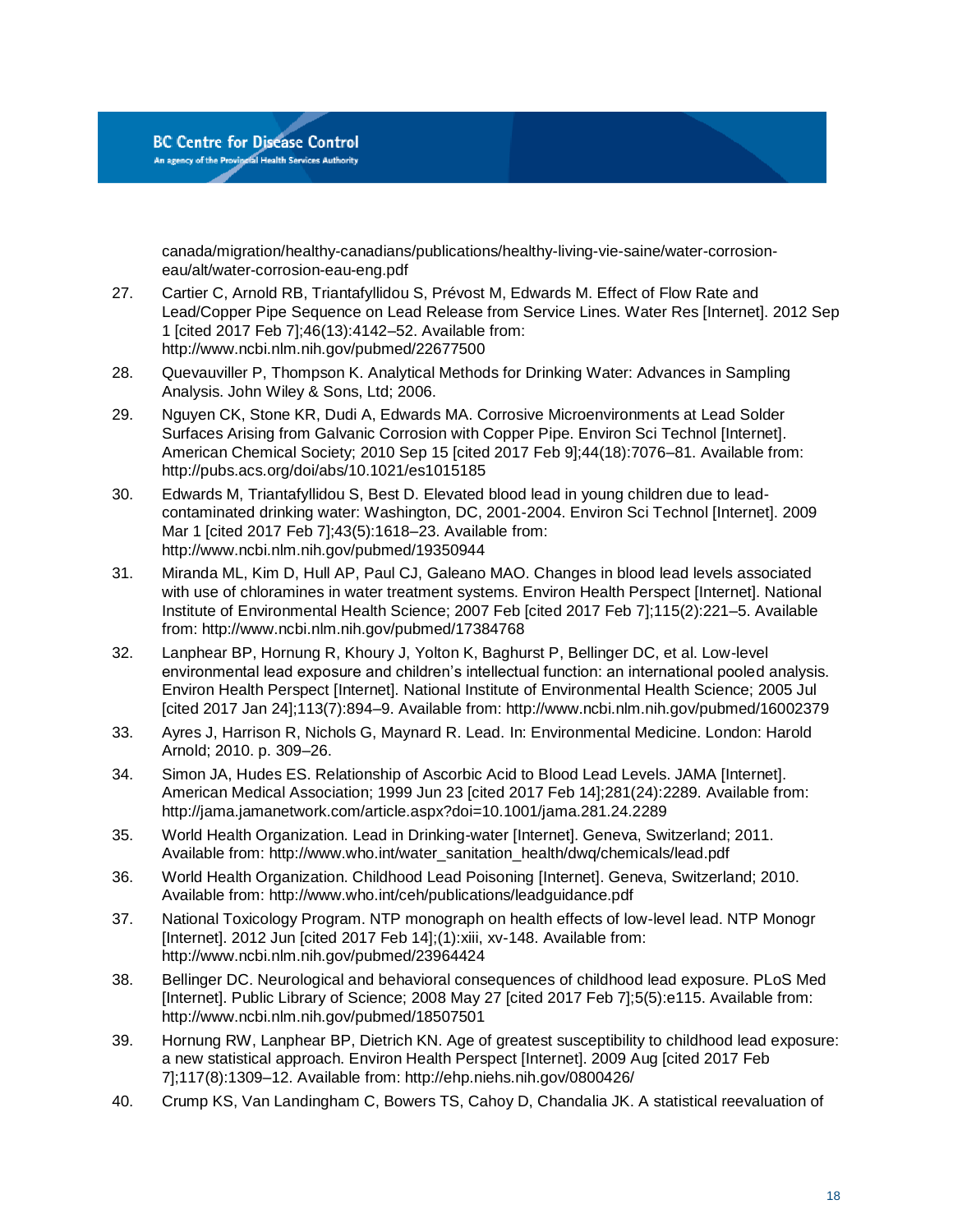the data used in the Lanphear et al. () pooled-analysis that related low levels of blood lead to intellectual deficits in children. Crit Rev Toxicol [Internet]. 2013 Oct 16 [cited 2017 Feb 15];43(9):785–99. Available from: http://www.ncbi.nlm.nih.gov/pubmed/24040996

- 41. Jusko TA, Henderson CR, Lanphear BP, Cory-Slechta DA, Parsons PJ, Canfield RL, et al. Blood lead concentrations < 10 microg/dL and child intelligence at 6 years of age. Environ Health Perspect [Internet]. National Institute of Environmental Health Science; 2008 Feb [cited 2017 Jan 24];116(2):243–8. Available from: http://www.ncbi.nlm.nih.gov/pubmed/18288325
- 42. Trasande L, Liu Y. Reducing The Staggering Costs Of Environmental Disease In Children, Estimated At \$76.6 Billion In 2008. Health Aff [Internet]. 2011 May 1 [cited 2017 Feb 7];30(5):863– 70. Available from: http://www.ncbi.nlm.nih.gov/pubmed/21543421
- 43. Gould E. Childhood Lead Poisoning: Conservative Estimates of the Social and Economic Benefits of Lead Hazard Control. Environ Health Perspect [Internet]. 2009 Jul [cited 2017 Feb 7];117(7):1162–7. Available from: http://ehp.niehs.nih.gov/0800408
- 44. Triantafyllidou S, Le T, Gallagher D, Edwards M. Reduced risk estimations after remediation of lead (Pb) in drinking water at two US school districts. Sci Total Environ [Internet]. 2014 Jan;466– 467:1011–21. Available from: http://linkinghub.elsevier.com/retrieve/pii/S0048969713008954
- 45. Government of Ontario. O. Reg. 243/07: SCHOOLS, PRIVATE SCHOOLS AND DAY NURSERIES [Internet]. 2016. Available from: https://www.ontario.ca/laws/regulation/070243#BK7
- 46. Ministry of the Environment and Climate Change. Updates to Ontario's Drinking Water Quality Standards and other regulations of the Safe Drinking Water Act, 2002, related to: lead in schools and day nurseries; drinking water systems; drinking water testing services; and drinking water operator certifica [Internet]. Government of Ontario. 2016 [cited 2016 Aug 29]. Available from: http://www.ebr.gov.on.ca/ERS-WEB-

External/displaynoticecontent.do?noticeId=MTI5MjUw&statusId=MTk1ODMy&language=en

47. Centers for Disease Control. SCREENING. In: Preventing Lead Poisoning in Young Children [Internet]. 1991. Available from:

https://wonder.cdc.gov/wonder/prevguid/p0000029/p0000029.asp#head011000000000000

- 48. US Environmental Protection Agency. 3Ts for Reducing Lead in Drinking Water in Schools: Revised Technical Guidance - Revised Technical Guidance [Internet]. 2006. Available from: https://www.epa.gov/sites/production/files/2015- 09/documents/toolkit\_leadschools\_guide\_3ts\_leadschools.pdf
- 49. Cartier C, Laroche L, Deshommes E, Nour S, Richard G, et al. Investigating dissolved lead at the tap using various sampling protocols. Am Water Work Assoc J [Internet]. 2011;103(3):55–67. Available from: http://search.proquest.com/openview/42377b24cc0cc2ea7e785927be6e5aaa/1?pqorigsite=gscholar&cbl=25142
- 50. Hoekstra E, Hayes CR, Aertgeerts R, Becker A, Jung M, Postawa A, et al. Guidance on sampling and monitoring for lead in drinking water [Internet]. Ispra, Italy; 2005. Available from: http://publications.jrc.ec.europa.eu/repository/bitstream/JRC51562/jrc51562.pdf
- 51. Boyd GR, Pierson GL, Kirmeyer GJ, English RJ. Lead variability testing in Seattle Public Schools. Am Water Work Assoc J [Internet]. 2008;100(2):53–64. Available from: http://eds.b.ebscohost.com/abstract?site=eds&scope=site&jrnl=0003150X&AN=31128078&h=Pm kWFkCKGtXHtsSQQhiQKyyLXBZWUkXpWnIQNQdeUP6vhUs1Od%2FAbZ58XW8BHvi4BKhSHf zj6pDYJiqkD5NP2Q%3D%3D&crl=c&resultLocal=ErrCrlNoResults&resultNs=Ehost&crlhashurl=lo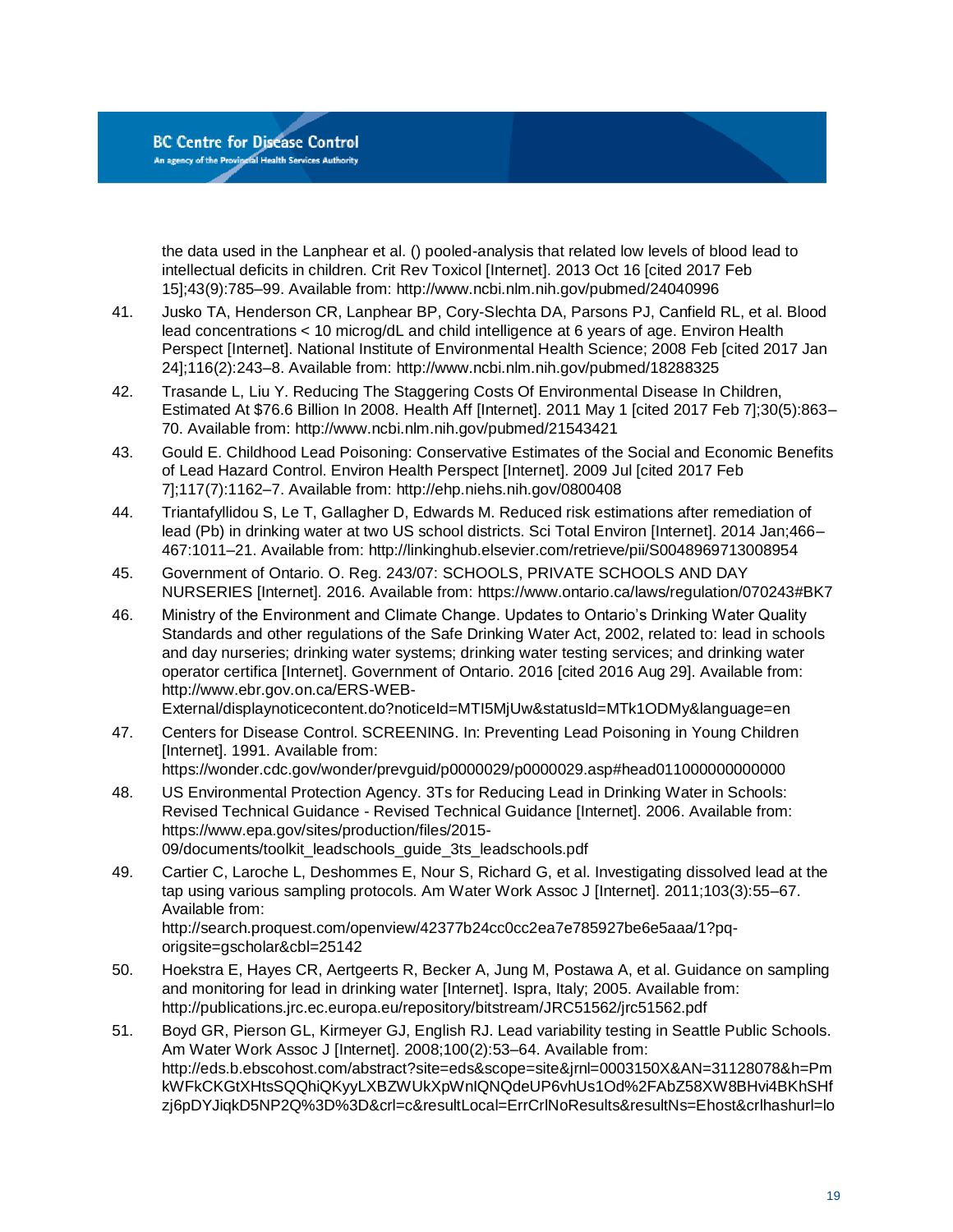gin.aspx%3Fdir

- 52. St Clair J, Cartier C, Triantafyllidou S, Clark B, Edwards M. Long-Term Behavior of Simulated Partial Lead Service Line Replacements. Environ Eng Sci [Internet]. Mary Ann Liebert, Inc.; 2016 Jan 1 [cited 2017 Feb 7];33(1):53–64. Available from: http://www.ncbi.nlm.nih.gov/pubmed/26989344
- 53. Cech I, Smolensky MH, Afshar M, Broyles G, Barczyk M, Burau K, et al. Lead and copper in drinking water fountains--information for physicians. South Med J [Internet]. 2006 Feb [cited 2017 Feb 7];99(2):137–42. Available from: http://www.ncbi.nlm.nih.gov/pubmed/16509551
- 54. Lambrinidou Y, Triantafyllidou S, Edwards M. Failing our children: lead in U.S. school drinking water. New Solut [Internet]. 2010 May [cited 2017 Feb 7];20(1):25–47. Available from: http://journals.sagepub.com/doi/10.2190/NS.022010eov